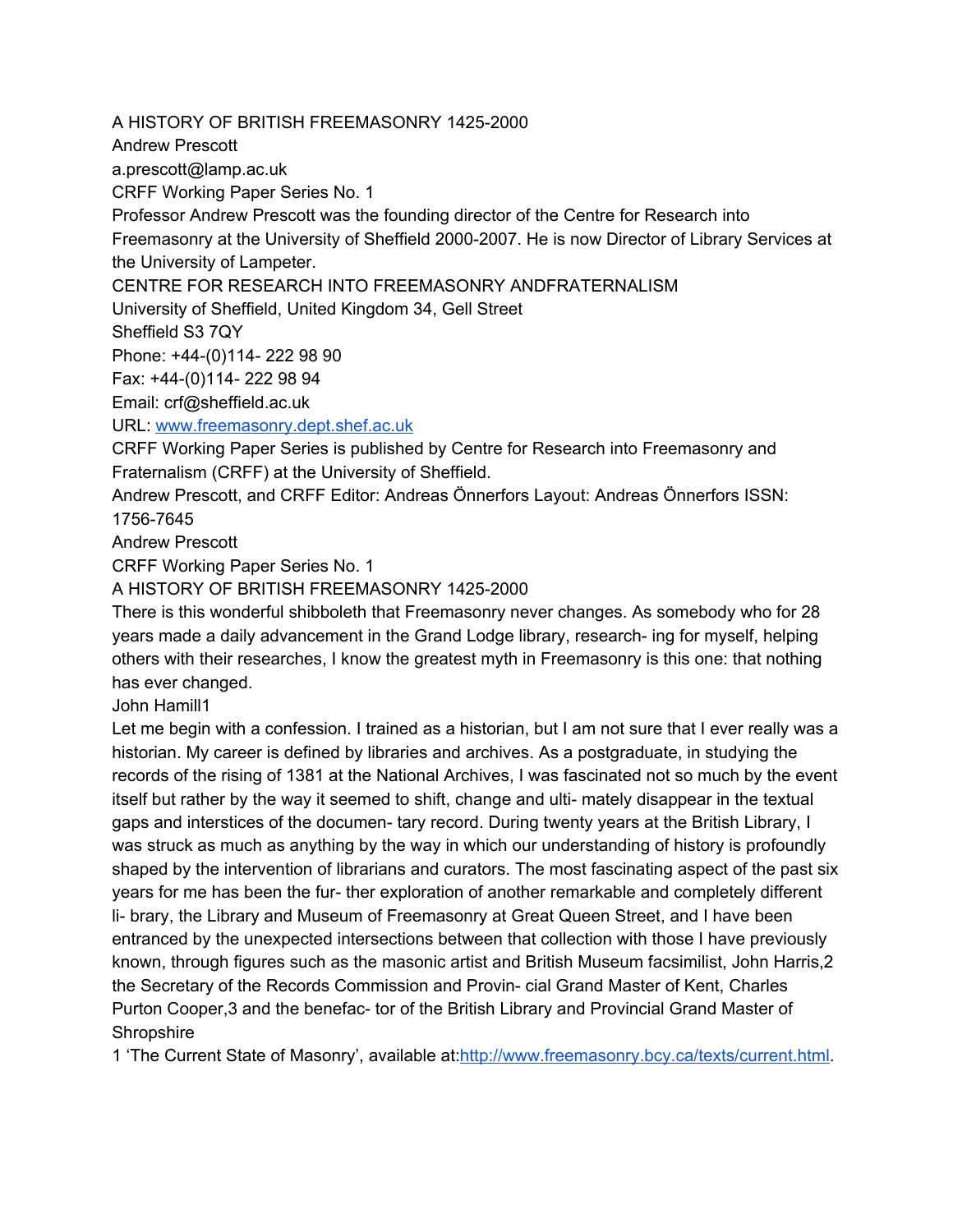2 See Janet Ing Freeman's entry for Harris in the Oxford Dictionary of National Biogra- phy and Toshiyuki Takamiya, 'John Harris the Pen-and-Ink Facsimilist'

a[thttp://www.bl.uk/treasures/caxton/johnharris.html](http://www.bl.uk/treasures/caxton/johnharris.html).

3 On Cooper as a freemason, see now Alan Eadie, 1857 and All That ([Canterbury?]: Provincial Grand Lodge of Mark Master Masons of Kent, 2008), pp. 10-20.

1

CRFF Working Paper Series No. 1

and North Wales, Thomas Egerton.4 And now I am about to have a different type of engagement with another remarkable library at Lam- peter.5 This is a path of exploration which would be unfamiliar, per- haps unwelcome, to many academic historians. And increasingly it is a path unfamiliar to librarians. What it represents in intellectual terms I am not sure – if it is history, it is a very different sort of history from that commonly practised in many universities today. Perhaps it is something closer to the archivists' history of which the medievalist V. H. Galbraith dreamed.6

When I gave the inaugural lecture for the Centre for Research into Freemasonry, 7 I began by illustrating the countless significant biblio- graphical discoveries that await the assiduous user of the Library and Museum of Freemasonry. The approach to the history of Freema- sonry I espoused in that lecture is one that reflects my training as a documentary-based historian, namely that the route to understanding the history of British Freemasonry lies through the energetic explora- tion of the neglected boxes of correspondence and other primary materials in the Library and Museum of Freemasonry and in other major collections such as those of the Grand Lodge of Scotland. These documentary researches need to be framed within a broader engagement with historical debates, but the engine house of the re- search lies in that documentary investigation. The neglect of the his- tory of Freemasonry, I suggested, was in large part the result of the failure by researchers to get their hands dirty in those unopened boxes at Great Queen Street. Since that time, I have learnt an impor- tant and salutory lesson. The records do not speak unbidden. We can look time and time again at the second edition of Anderson's Book of

4 On Egerton as a freemason, see Alexander Graham, A History of Freemasonry in the Province of Shropshire (Shrewsbury: Adnitt and Naughton, 1892), pp. 5-30. Corre- spondence by Egerton as PGM is held in the Library and Museum of Freemasonry in London.

5 The Special Collections at Lampeter include books formerly owned by Georg Kloss, whose celebrated collection of Masonic publications is now held by the Grand Orient of the Netherlands, and by the Duke of Sussex. I hope to write fur- ther on the masonic interest of the library at Lampeter.

6 V. H. Galbraith, Studies in the Public Records (London: Thomas Nelson and Sons, 1948), pp. 7-8.

7 'Freemasonry and the Problem of Britain', available at: <http://tinyurl.com/5wrszz>. 2

# CRFF Working Paper Series No. 1

Constitutions, but it is only if we consider wider political history that we can understand why this new edition of the Book of Constitutionswas published in 1738. The initiation of Frederick Lewis, Prince of Wales, as a freemason took place in 1737, at precisely the time Frederick moved into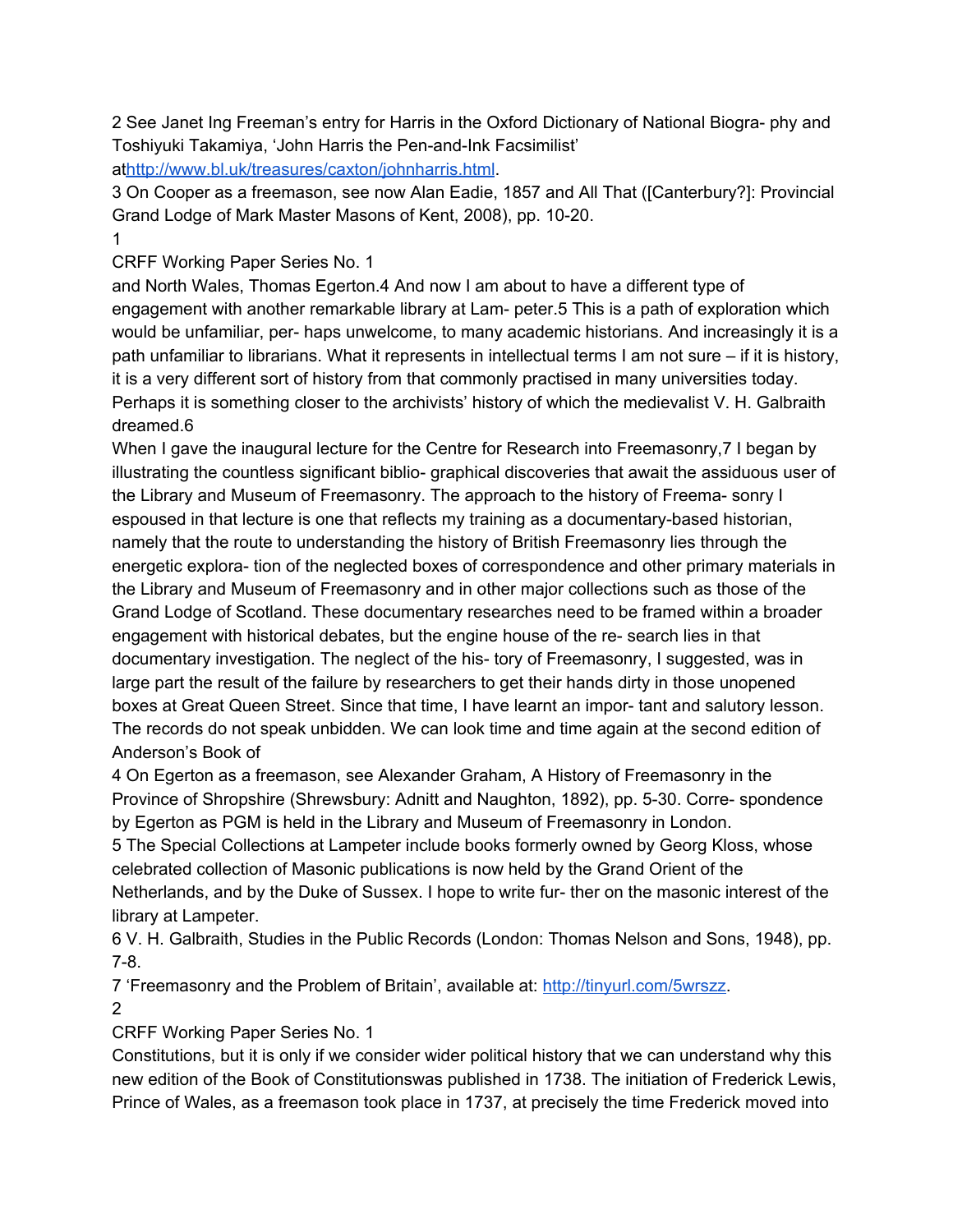overt political opposition to his father George II.8 Sup- porters of the Prince of Wales were ostracised by the royal court. The celebration by the freemasons of their initiation of the Prince of Wales could hardly have been a more politically charged act and the publication of the new edition of the Book of Constitutions,which de- scribed the initiation of the Prince in fulsome terms, was equally pro- vocative. Likewise, the attacks on Lord Zetland as Grand Master during the period from 1854, leading for example to the formation of the Grand Lodge of Mark Master Masons, are a direct expression of the profound but brief political crisis precipitated by the disastrous con- duct of the Crimean War. Just as the middle classes more widely at- tacked the elderly and ineffectual aristocrats in charge of the War Of- fice, so younger influential freemasons rounded on the Whig aristo- crat Zetland who, it was claimed, would much rather spend a day at the races than attend Grand Lodge.9

In short, the history of British Freemasonry will only begin to make sense if we interpret it in the light of wider history. Freemasonry can- not be explained by Freemasonry.10 For that reason, it is perhaps more urgent that we establish a framework of interpretation for the history of Freemasonry than that we continue to explore those ne-

8 I owe this point to my friend Professor Aubrey Newman, who first noticed it in his paper on Frederick Lewis and Freemasonry at a session organised by the CRFF at the British Society for Eighteenth-Century Studies at Oxford in January 2006.

9 This issue is explored at greater length in Andrew Prescott, 'Well Marked? Ap- proaches to the History of Mark Masonry' in Andrew Prescott (ed.), Marking Well: Essays on the Occasion of the 150th Anniversary of the Grand Lodge of Mark Master Masons of England and Wales and its Districts and Lodges Overseas,(London: Lewis Masonic, 2006), pp. 5-44.

10 Cf the comment of Lord Northampton as Pro Grand Master of the United Grand Lodge of England at a meeting of European Grand Master on 5 November 2007 that 'Freemasonry has no role outside Freemasonry and that the only influ- ence it should be seeking is over itself and its members'. However valid such a view may be within a masonic system of morality, from the point of view of the historian it is an oxymoron.

# 3

# CRFF Working Paper Series No. 1

glected documentary materials. Documentary historians such as me are often dismissive of historians who focus on the wider shape of history, but it is only when we contemplate an institution where no such shape has been proposed that we realise the fundamental importance of such frameworks for all aspects of historical study. A histo- rian attempts to describe changes of societies, cultures and institu- tions in time. Freemasons are often anxious to establish that they are the guardians of an esoteric truth, a pure and accepted Masonry, that has passed down unchanged through time. There is a fundamental conflict here which means that, in a masonic context, too often his- tory does not happen.

Galbraith proposed an archivists' history marked, not by artificial chronological distinctions, but rather by the succession of docu- ments.11 In such a view, the division of history by centuries is artificial and meaningless. Years such as 1500 or 1550 are unremarkable. More meaningful is perhaps the year 1559 which saw the inception of the tellers' views of accounts, the first attempt to draw up a kind of bal- ance sheet of the public finances. One might certainly agree that the orthodox division of history into centuries is unhelpful, and that other systems of chronological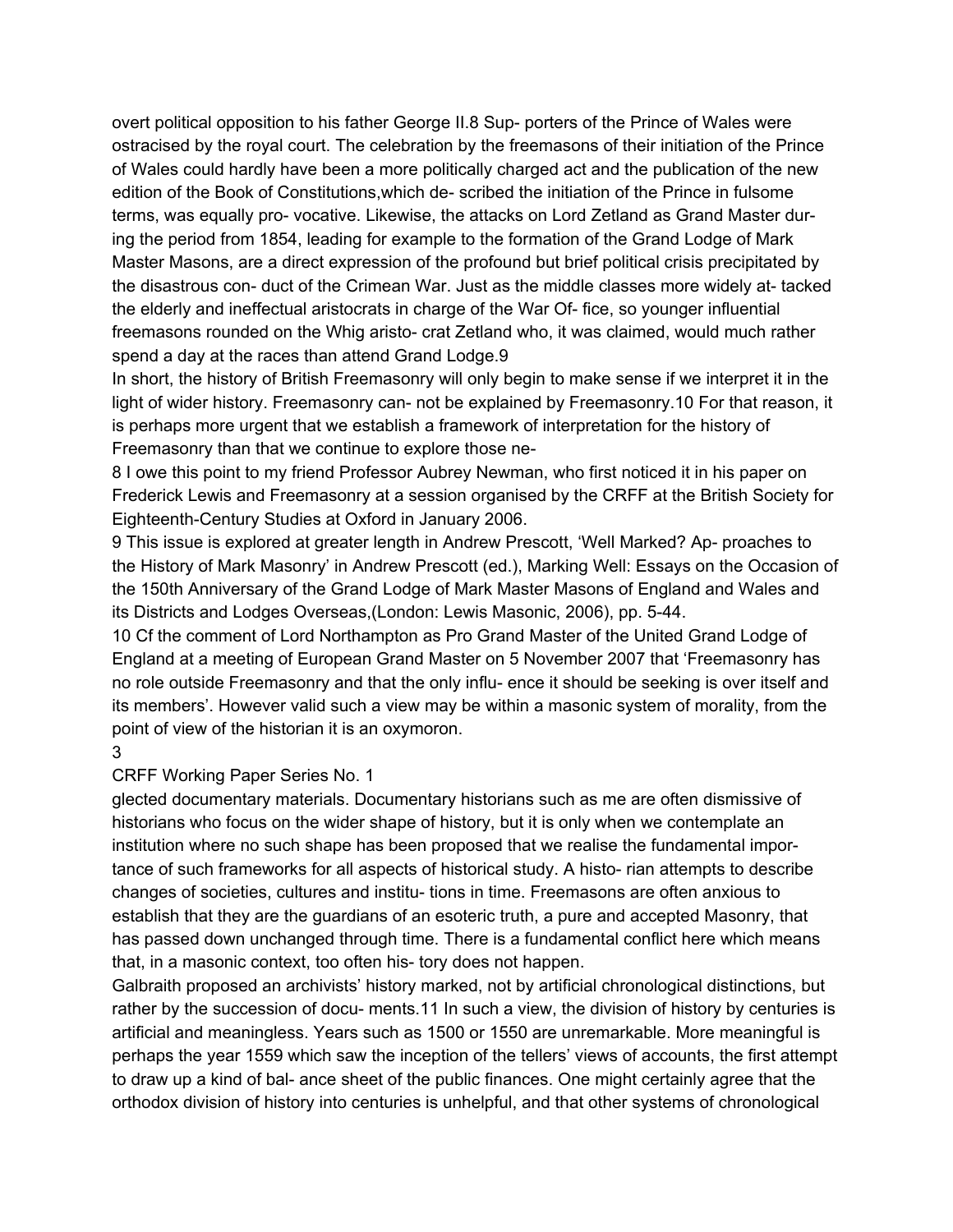division more valid, but it is only in contem- plating a history without such chronological distinctions that the im- portance of these divisions is realised – a history without chronology is moribund and lifeless. Historians now refer to many baffling chronological distinctions, such as the long eighteenth century or the short twentieth century, but these reflect vigorous debates as to the shape and pattern of history. It may seem that debating the shape and structure of the apparently random succession of the history of events is, as Foucault suggested, futile. But again it is only in contemplating the sterility of a historical discussion which has largely ceased to search for such patterns that one realises why such frameworks are indispensable.12 This sterility it seems to me characterises the discussion of the history of British Freemasonry. When I began to research the history of

11 Galbraith, loc. cit.

12 This issue has recently been visited on an extended scale by Penelope J. Corfield,Time and the Shape of History (New Haven: Yale University Press, 2007).

4

CRFF Working Paper Series No. 1

Freemasonry, I was told that one of the great attractions of the sub- ject was that it was only necessary to know two dates, namely 1717, the foundation of the Grand Lodge in London, and 1813, the forma- tion of the United Grand Lodge. The more sophisticated might wish to add to this 1751, the date of the foundation of the Ancients Grand Lodge. So, three dates: 1717, 1751 and 1813. There, it was thought, you had the history of British Freemasonry.

The existing standard reference works on the history of British Free- masonry reflect this chronological structure: pre-history to 1717; early years of the Premier Grand Lodge to 1751; the period of the two Grand Lodges from 1751 to 1813; and the rest. Regardless of any- thing else, you will see how this treatment of the nineteenth century is particularly unsatisfactory – clearly, Freemasonry in 1890, with its multiplicity of orders, its lavish masonic halls, its newspapers and bur- geoning professional membership, was very different from Freema- sonry immediately after the Union. Yet our accepted chronological structure for the history of British Freemasonry implies the appear- ance of modern Freemasonry, fully formed, in 1813. When did the change between the situation in 1813 and that in 1890 take place? No one says, and nobody appears to be interested – a far livelier source of concern is whether 'antient Masonry' was mangled in the course of the Union. Likewise, how did the commercialised mass-membership Freemasonry of the 1930s emerge from that of the 1890s? Was the First World War a dividing line? We do not know. Without debates about where these dividing lines are placed, without more dates and without more chronology, we do not have history. What I want to do this afternoon is to try and kick-start such a debate by proposing a chronological framework for the history of British Freemasonry. It is, as my friend Michel Brodsky, time to put the clock back in the centre of the room. At this stage, any proposed framework is bound to be arbitrary and will certainly be wrong, but unless we have such a hy- pothesis to react against, the history of British Freemasonry will con- tinue not to be written.

I propose that the major divisions of the history of British Freema- sonry are as follows. First, from 1425, the approximate date of the composition of the Regius Manuscript, to 1583, the date of the copy- ing of Grand Lodge MS. 1 and the appointment of William Schaw as 5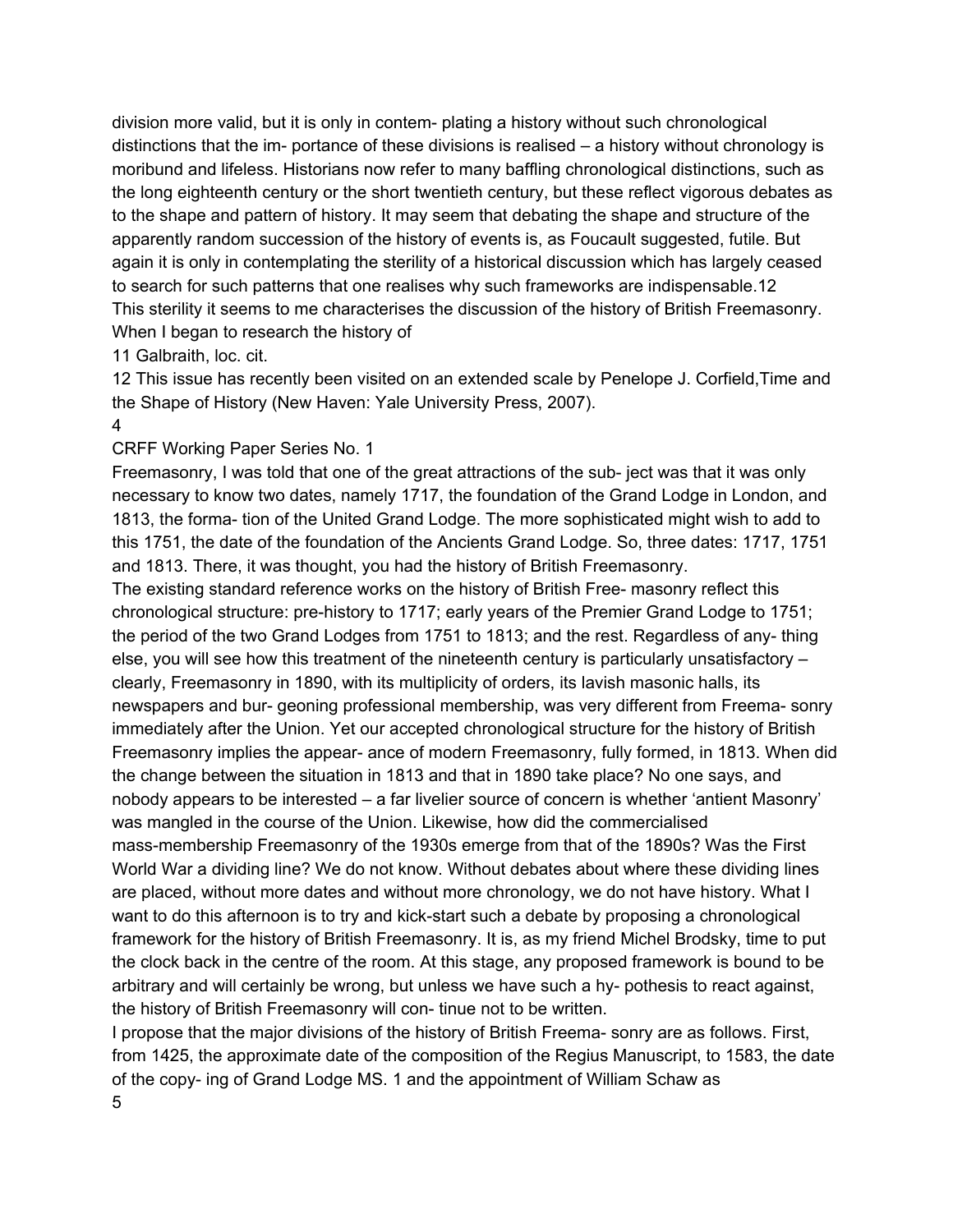### CRFF Working Paper Series No. 1

Master of Works to James VI of Scotland (possibly not coincidental events). The second period would then run from 1583 until the foun- dation of Grand Lodge in 1717. The next lasts from 1717 to 1736-7, the dates of the foundation of the Grand Lodge of Scotland and of the initiation of Frederick Lewis respectively. I'm not entirely happy about whether this forms a distinct period, or is simply the first part of a longer period which runs to 1763, the beginning of the dispute about the incorporation of the Premier Grand Lodge. From 1763, there is definitely a major change which continues until 1797-8, the dates of the publication of the works by Barruel and Robison alleging masonic complicity in the French Revolution. The ensuing loyalist anxiety engulfed British Freemasonry until long after the end of the Napoleonic Wars, and perhaps still casts a shadow over Freemasonry today. However, there can be no doubt that 1834 marked a further sea change in British Freemasonry, encapsulated by the publication of the first number of the Freemasons' Quarterly Review. A further cata- clysmic change occurred with the secession of a group of Canadian lodges from the United Grand Lodge in 1855 and the formation of the Mark Grand Lodge in 1856. The eventual emergence of a late Victorian consensus was marked by the appointment of Edward Prince of Wales as Grand Master in 1874. The subsequent period marked a plateau of English masonic history. I have agonised over whether one might see the 1930s as a further turning point, but I feel that the Freemasonry which emerged in 1874 remained in essence unchanged right the way through until the 1960s, which marked the beginning of the latest and current phase of masonic history.

So I am proposing a ten fold division: (1) 1425-1583;

(2) 1583-1717;

(3) 1717-1736/7;

(4) 1737-1763; (5) 1763-1797-8; (6) 1798-1834; (7) 1834-1855/6;

6

CRFF Working Paper Series No. 1

(8) 1856-1874;

(9) 1874-(say) 1967;

(10) 1967 to the present day.

There are two important points I should make here in proposing this framework. First, while this periodisation relates to major events in masonic history, it is not completely driven by them. The early 1830s, for example, are a watershed in political, social and cultural history, as well as in the history of Freemasonry. The history of Freemasonry does not exist in isolation, so its periodisation should reflect wider historical periodisation. Second, while, in drawing up this framework, it is necessary to nominate specific years as dividing lines, of course the transition from one period to another was more gradual than this framework suggests. What I will attempt to do for the remainder of my time this afternoon is to try and justify this framework, and briefly review why these particular periods seem to me distinctive.

7

1425-1583

CRFF Working Paper Series No. 1

One of the earliest distinctive references we have to a freemason is an indictment against Nicholas le Freemason who in 1325 was accused of helping prisoners escape from Newgate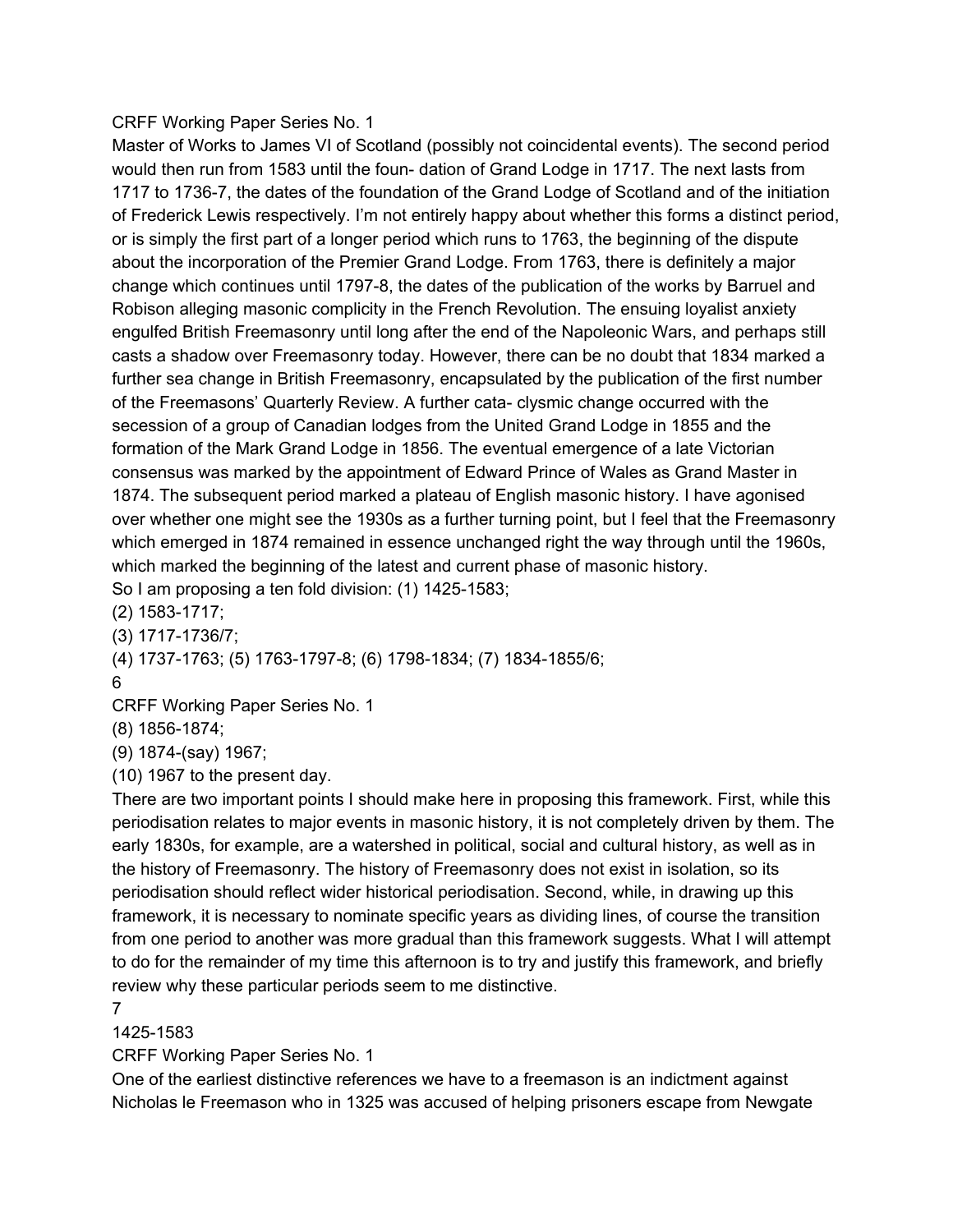gaol in London.13 How- ever, this is simply the earliest known use of the word in English, and there is a reference in Latin to sculptores lapidum liberorum (sculptors of freestone) in London as early as 1212. The origins of modern Free- masonry as a social movement lie in the religious fraternities which flourished particularly after the Black Death of 1349.14 These fraterni- ties existed primarily to pay for prayers for the souls of their mem- bers, but increasingly, particular fraternities were favoured by certain groups of craftsmen, and they began to assume responsibility for trade regulation. These emergent craft gilds began to be dominated by elite groups within individual trades, frequently creating class-based tension. A suggestion that this happened within the craft of stonema- sonry occurs in London in 1376, where there is a reference to the gild of 'freemasons' which was afterwards struck out and replaced with the word 'mason', suggesting that the term freemason was a conten- tious one.15 There are other indications that from the late fourteenth century the term freemason was increasingly being applied to the more prosperous masons who contracted for individual jobs.

The Black Death had caused a shortage of skilled artisans, and the government struggled to try and keep wages down. Wage pressure was particularly acute in the building trades. In 1425, a statute was passed forbidding masons from holding assemblies to demand higher wages.16 It is in this event that we can find the beginnings of the myths of Freemasonry. Groups of junior masons developed a legend

13 Andrew Prescott, 'The Earliest Use of the Word Freemason', Year Book of the Grand Lodge of the Antient Free and Accepted Masons of Scotland 2004 (Edin- burgh: Grand Lodge of Scotland, 2004), pp. 64-7

14 Andrew Prescott, 'The Old Charges Revisited', Transactions of the Lodge of Research No. 2429 (2005), pp. 25-38.

15 Prescott, 'Earliest Use'.

16 The original 1425 petition of the Commons against the 'annual gatherings and assemblies of masons in their general chapters' is in the National Archives: SC 8/24/1196.

### 8

CRFF Working Paper Series No. 1

that they had been given ancient charters allowing them to hold their assemblies. They also reacted against the increasing stratification of their trade by developing legends which sought to demonstrate that all masons were brethren of equal status. The two manuscripts re- cording these legends, preserved in the British Library and known as the Regius and Cooke manuscripts, were apparently used by these illicit gatherings.17 The core legends of Regius and Cooke, and in par- ticular the claim that the masons received a charter from the non- existent Prince Edwin, an alleged son of the Anglo-Saxon King Æthelstan, remain of fundamental importance to modern Freema- sonry. Freemasons have long hoped that these legends embody some kind of ancient legend handed down by word of mouth, but the evi- dent manipulation of these legends in Regius and Cooke indicates that the legends were in 1425 of recent invention and primarily intended to protect stonemasons from the effects of recent labour legislation. These legends were to achieve a new impetus in the middle of the sixteenth century, when renewed inflation led to further attempts to restrict the wages of craftsmen. In 1552, the leaders of a strike of building workers at York were imprisoned.18 In response, there was a further substantial elaboration of the legends originating in Regius and Cooke, with Edwin's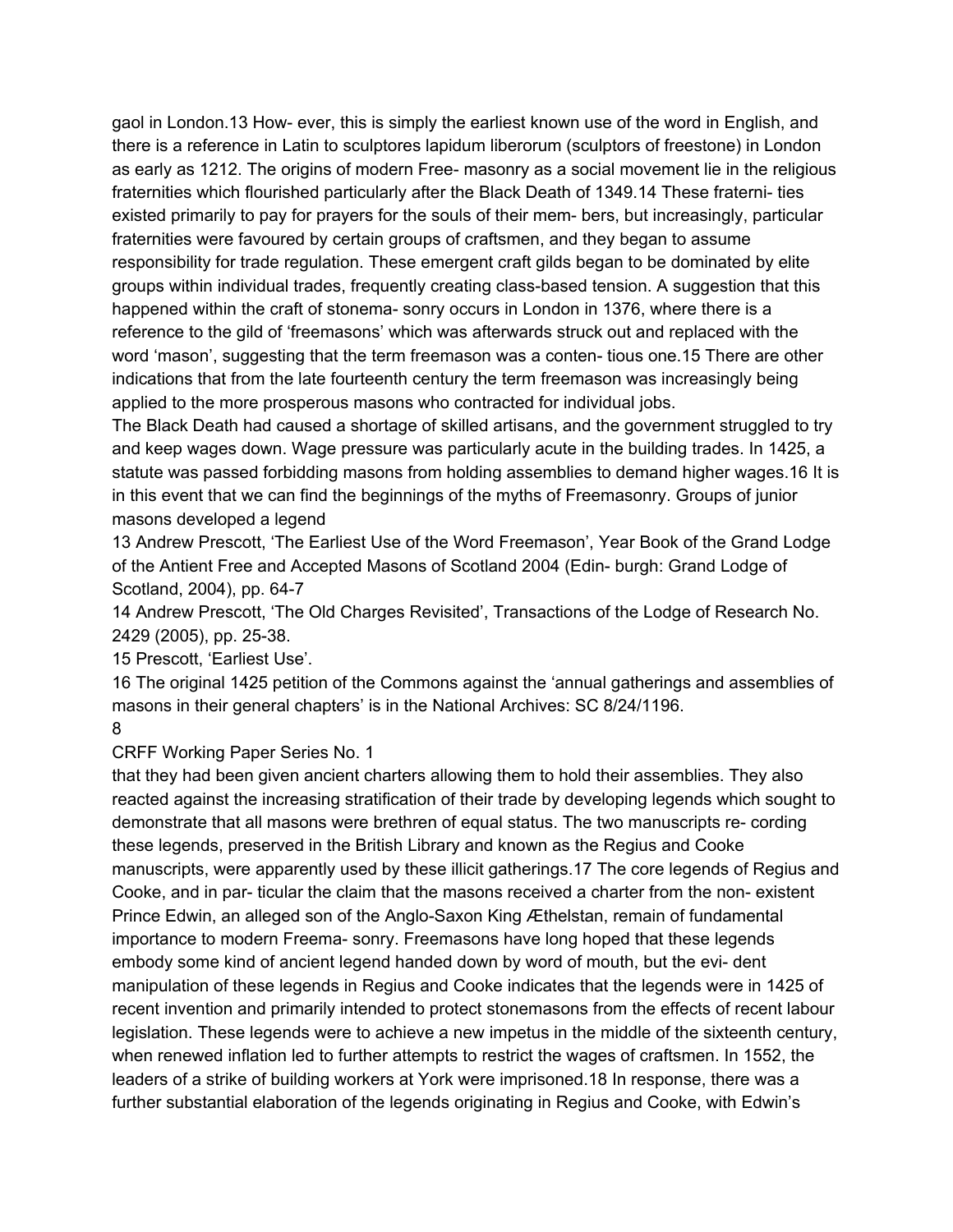grant of a charter to the masons being placed specifically at York, a new detail apparently intended to bolster the position of the York building workers. This first phase of the his- tory of Freemasonry could, I think, be called the syndicalist phase.

1583-1717

In 1583, the syndicalist phase succeeded to what David Stevenson

17 As well 'The Old Charges Revisited', I have discussed the Regius and Cooke manuscripts in 'Some Literary Contexts of the Cooke and Regius Manuscripts', in T. Stewart (ed.) Freemasonry in Music and Literature, The Canonbury Papers 2 (Lon- don: Canonbury Masonic Research Centre, 2005), pp. 1-36, and '"Kinge Athelston That Was a Worthy Kinge of England": Anglo-Saxon Myths of the Freemasons' in J. Wilcox and H. Magennis (eds.) The Power of Words: Anglo-Saxon Studies Presented to Donald G. Scragg on his Seventieth Birthday (Morgantown: University of West Virginia Press), pp. 397-434.

18 D. Woodward, 'Wage Regulation in Mid-Tudor York', The York Historian 3 (1980), pp. 7-9; and 'The Background to the Statute of Artificers: the Genesis of Labour Policy, 1558-1563', Economic History Review, 2nd series, 33 (1980), pp. 32-44.

9

CRFF Working Paper Series No. 1

aptly called 'Scotland's Century'.19 On 21 December 1583, William Schaw was appointed Master of Works to King James VI of Scotland. Two days later, a new manuscript was copied out containing copies of the legends first recorded in the Regius and Cooke manuscripts, which is now Grand Lodge MS 1.20 Whether it was actually copied for Schaw we cannot say, but we do know that, from this point, copies of these texts, now known as the Old Charges, began to circulate among Scottish masons. Schaw radically reformed the organisation of Scot- tish stonemasons in two sets of statutes approved at assemblies of Scottish masons in 1598 and 1599. There is no need here to detail the main characteristics of Schaw's reforms, which have been lucidly de- scribed by Stevenson. They include the establishment of separate lodges, organised on a territorial basis, answerable directly to the Gen- eral Warden, holding regular meetings and keeping regular minutes. There are hints that Schaw also sought to interest members of these lodges in the new esoteric and philosophical developments, such as the 'art of memory'. The lodges of masons established by Schaw be- gan to prove attractive to members who were not working stonema- sons, such as Sir Robert Moray, who became profoundly interested in the legends and symbolism of the craft of stonemasonry. While the organisation of English masons remained more informal and ad hoc, some of the features evident in Scotland can also be seen in England from the middle of the seventeenth century. In particular, meetings of stonemasons also became of interest to those who were not

working stonemasons, the most celebrated examples being the scientist and antiquary Elias Ashmole and the Chester Herald Randle

19 Stevenson's two books on the early history of Freemasonry, The Origins of Freema- sonry: Scotland's Century, 1590-1710 (Cambridge: Cambridge University Press, 1988) and The First Freemasons: Scotland's Early Lodges and Their Members (2nd ed., Edin- burgh: Grand Lodge of Scotland, 2001), remain the fundamental starting points for anyone interested in the early history of Freemasonry.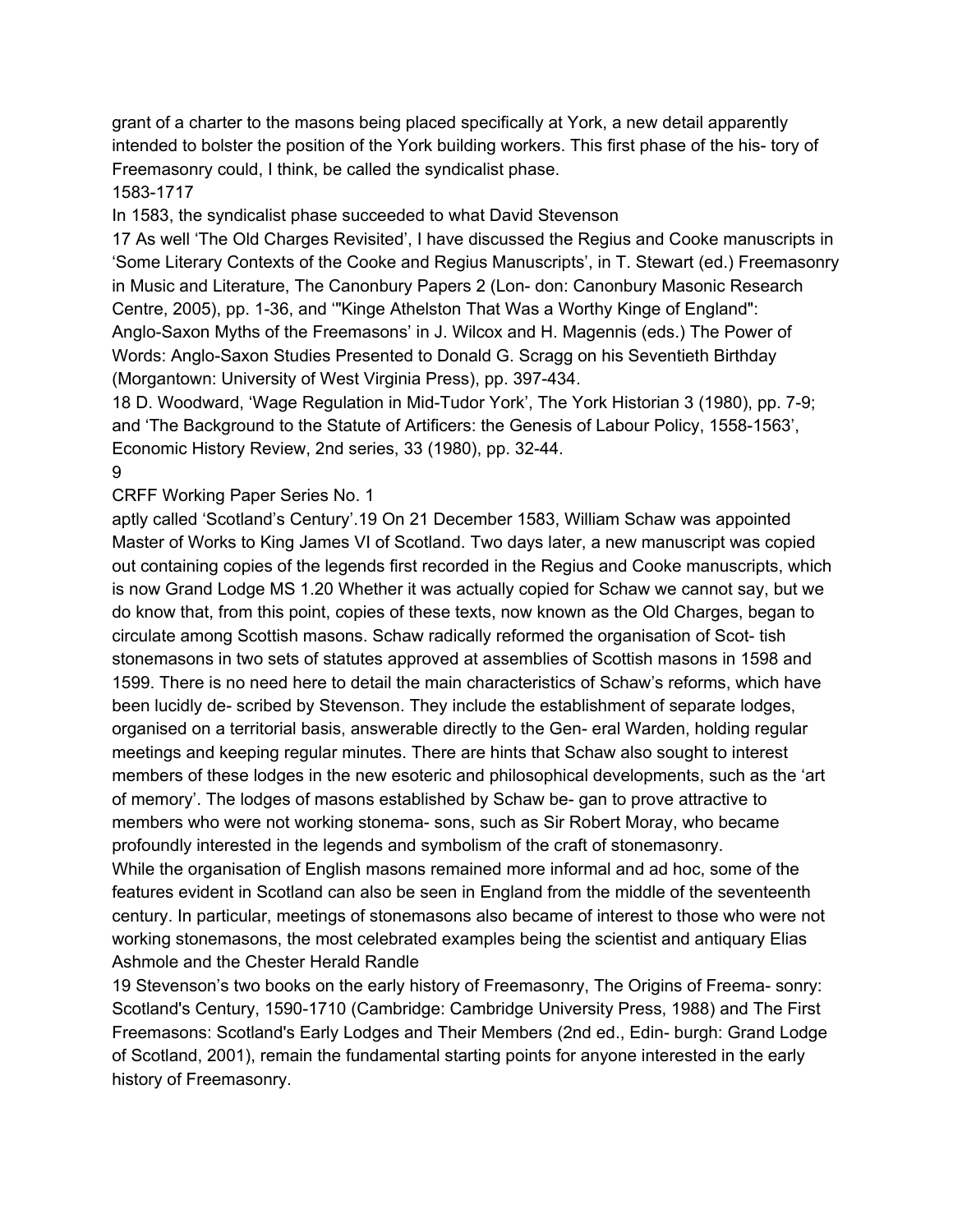20 A facsimile, transcript and description of the MS by G. W. Speth is Quatuor Coro- natorum Antigrapha, 4 part 1 (1892) . The manuscript was recently described by Pam- ela Robinson in her Catalogue of Dated and Datable Manuscripts, c.888-1600 in London Libraries (London: British Library, 2003). Sadly, the manuscript was mutilated by a former member of staff of United Grand Lodge in the 1970s.

#### 10

### CRFF Working Paper Series No. 1

Holme.21 To some extent, this may reflect Scottish influence, as Scot- tish masons such as Moray spread awareness of the features of ma- sonic organisation in the northern kingdom. However, the interest of figures such as Ashmole and Holme in Freemasonry probably also reflects more local conditions. The membership of lodges in York suggest that local stonemasons may have encouraged influential townsfolk, who helped set their wages, to join the lodges to help cre- ate awareness of the traditional claims of the stonemasons to a fair wage, set, it was said, by St Alban and with a lineage dating back to biblical times.22 In London, this process of creating an elite group with organisations of stonemasons in order to bolster the claims and prestige of the trade led to the emergence during the seventeenth century of an inner group within the London Company of Masons known as the Accep- tion, which included some of the most prosperous architect-masons as well as men such as Ashmole.23 However, there were tensions within the London Company of Masons. The London Company be-

21 Holme, whose papers now form part of the Harley Manuscripts, provides an- other point of contact with the collections of the British Library. The first event ever organised by the CRFF was a presentation by Nat Alcock of his CD-ROM of Holme's Academy of Armory (1688), which contains an early reference to freemasons.

22OnYork,thereismuchinformationforfurtherinvestigationandexegesisinthe remarkable book by my old friend and indefatigable Masonic researcher, the Revd. Neville Barker Cryer, York Mysteries Revealed: Understanding an Old English Masonic Tradition (Hersham: Ian Allan Publishing, 2006). On building trades in the north of England at this time, see also Donald Woodward, Men at Work: Labourers and Build- ing Craftsmen in the North of England, 1450-1750 (Cambridge: Cambridge University Press, 1995). Jennifer Alexander's recent work on seventeenth-century masons' marks, and in particular her description of the way in which marks were used as a form of 'signature' prominently displayed in buildings such as Apethorpe Hall in Northamptonshire, suggests shifts in trade organisation during this period which are probably relevant to the emergence of Freemasonry as a social organisation: 'Apethorpe Hall Research Programme: The Recording of the Masons' Marks', Re- search News: Newsletter of the English Heritage Research Department(5: 2006-7), pp. 19-22. 23 M. D. J. Scanlan, 'The Mystery of the Acception 1630-1723: A Fatal Flaw', Here- dom 11 (2003), pp. 83-140. Matthew's researches, when published in their final form, will transform our understanding of this period of masonic history.

11

### CRFF Working Paper Series No. 1

came increasingly impoverished24 and responded by trying to extend its control of the trade, allowing the Acception to fall into abeyance.25 Increasingly, the London Masons' company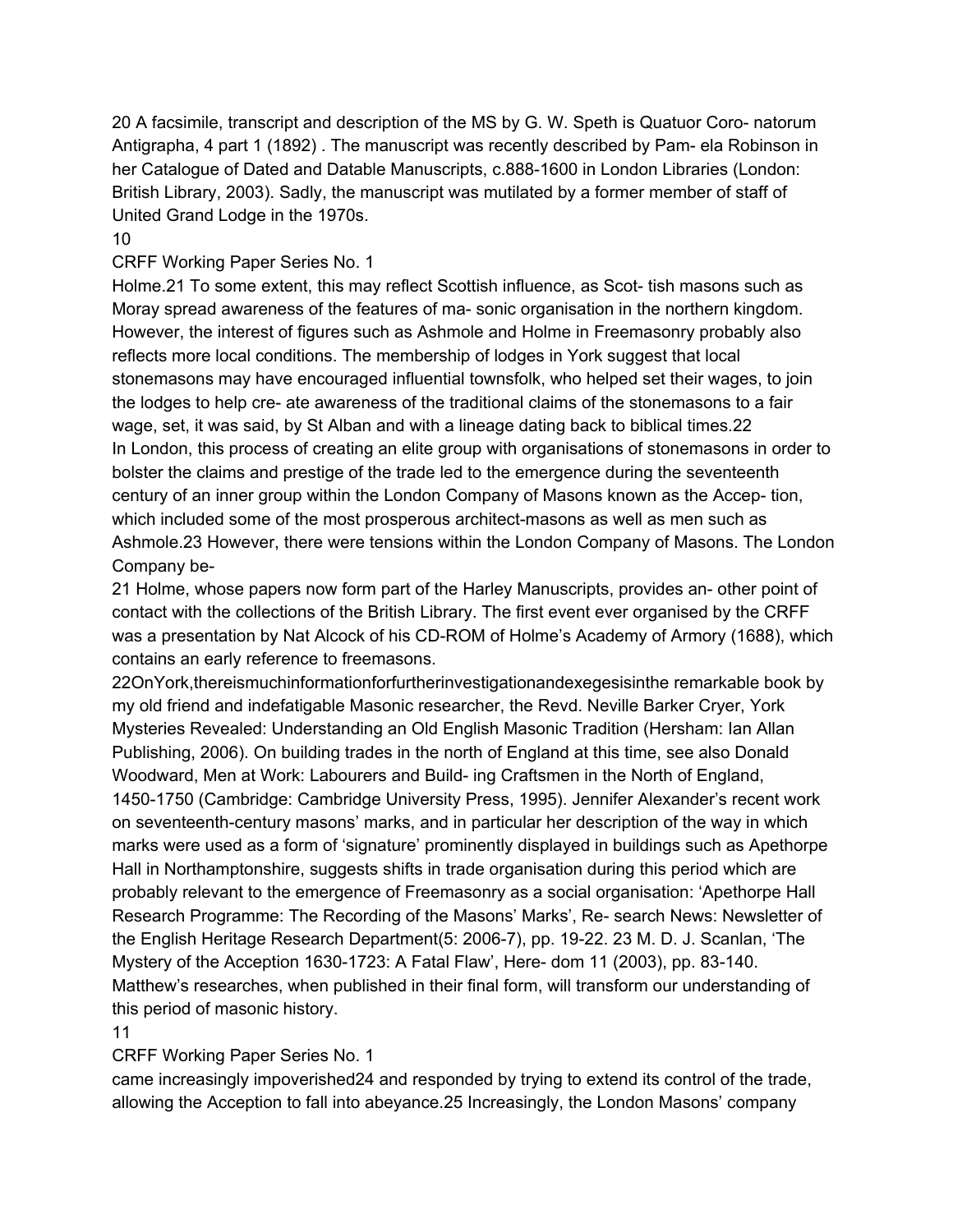seems to have concen- trated on bolstering the position of its junior members. These shifts in emphasis within the London Company seem to be reflected in a change of name in 1655 from the Company of Freemasons to the Company of Masons. These problems may have been intensified by attacks on the London companies by James II.26 By 1701, the masons' company of London was one of the smallest in the city, with a mem- bership returned at 64. Only the Fletchers (18), Musicians (19), Fruit- ers (38), Scriveners (39) and Salters (60) were smaller. By contrast, the Carpenters had nearly 100 members.27 The London masons were, if not decayed, in far from good health.

# 1717-1736/7

It is in the context of the crisis within the London Company of Ma- sons that the creation of the Grand Lodge in 1717 must be viewed. If the Grand Lodge was indeed a revival, as was afterwards claimed, it was perhaps a revival of the Acception. Within the city of London, the formation of the Grand Lodge was by no means an unconten- tious act. While other groups, such as the Society of Ancient Britons, organised regular processions in the city,28 the institution of an annual procession and feast by an organisation which claimed jurisdiction over building operations in London and its environs was clearly a

24 In his will dated 1680, Thomas Knight, 'cittizen and freemason', and at that time warden of the London Masons' Company, described how he had lent the company one hundred pounds. He had since received various moneys on behalf of the com- pany, but these were less than the amount owing to him, so he cancelled the debt: National Archives, PROB 11/63.

25 But cf. J. Boulton, 'Wage Labour in Seventeenth-Century London', Economic His- tory Review 49 (1996), pp. 268-90.

26 On the fraught history of the city companies under James II, see Mark Knights, 'A City Revolution: the Remodelling of the London Livery Companies in the 1680s',English Historical Review 112 (1997), pp. 1141-78.

27 Figures taken from The Lists of the Liveries of the Fifty Six Companies, in the City of London: as delivered upon oath to the Right Honourable Sir Thomas Abney, Knt;(London: Tho. Cockerill, 1701).

28 Newton E. Key, 'The Political Culture and Political Rhetoric of County Feasts and Feast Sermons, 1654-1714', Journal of British Studies 33 (1994), pp. 223-256.

### 12

CRFF Working Paper Series No. 1

challenge to the city companies.29 At this level, one feature of the first twenty years after the formation of the Grand Lodge was the articula- tion of an administrative structure which would have caused some degree of tension within the city of London and beyond. This was most vividly expressed in the insistence of the Grand Lodge that indi- vidual lodges should be controlled by it, holding warrants from the Grand Lodge and obeying its rules.30 This was by no means accepted by all those connected with the Grand Lodge, as is apparent in Wil- liam Stukeley's formation of a lodge in Grantham without authorisa- tion of the Grand Lodge.31 But connected with this administrative articulation was the development of an extended cultural and social agenda. This was at one level political, in its extravagant insistence of its support of the Hanoverian succession.32 At another level, it was scientific, with a stress on geometry and measurement which was ex- plicitly connected to new developments in scientific thought. But an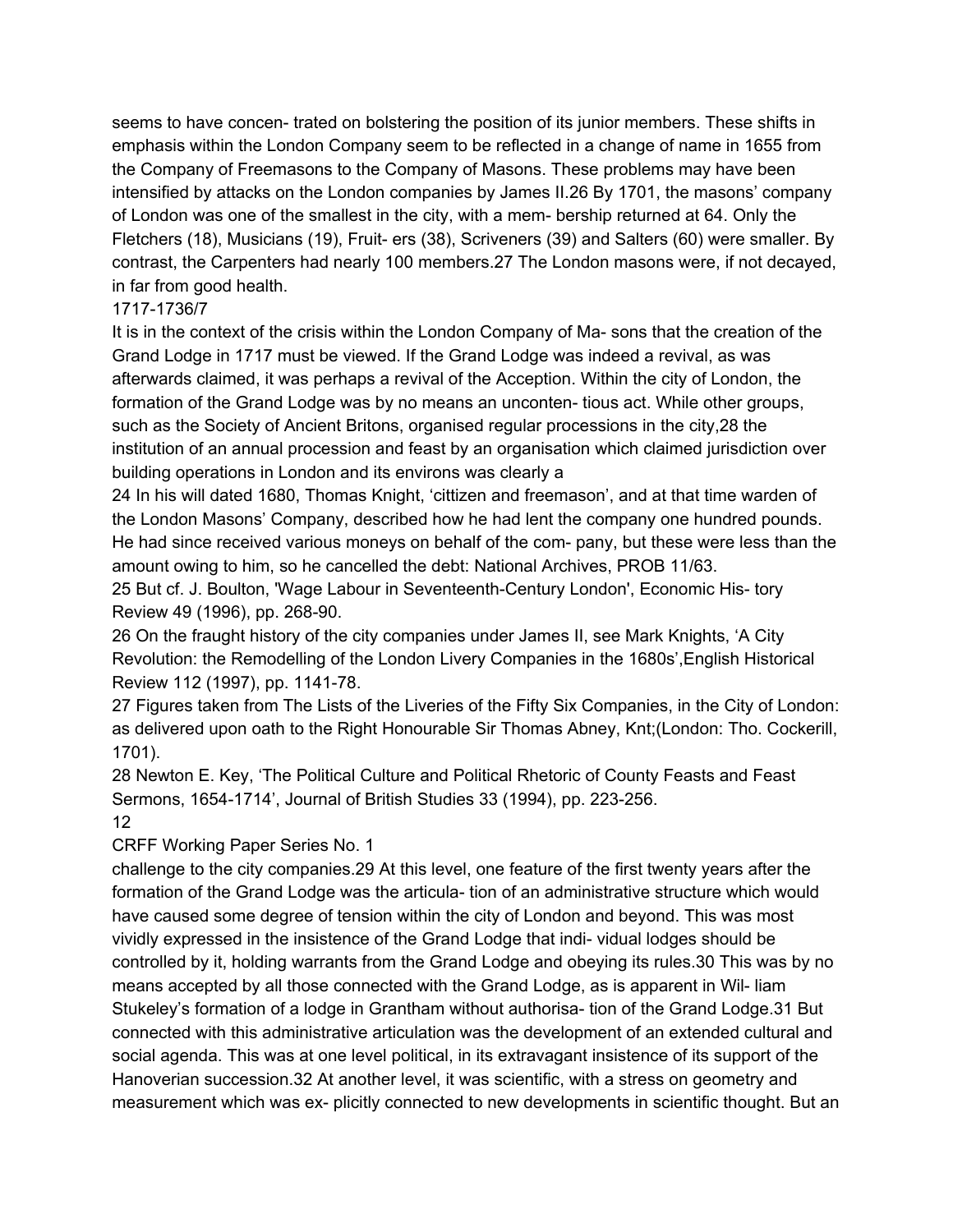even more important thread was aesthetic. The early activities of the Grand Lodge were explicitly linked to aesthetic propaganda in sup- port of Vitruvian architecture and opposed to Gothic traditions, seen as monkish and ignorant.33

In many ways, this innovative metropolitan Freemasonry was inclu-

29 This is discussed in Andrew G. Pink, The Musical Culture of Freemasonry in Early Eighteenth-century London, unpublished Ph. D. thesis, University of London, 2007. Andrew's thesis vividly demonstrates how the investigation of Freemasonry can uncover new and unconsidered social and cultural communities.

30 Cf the experiences of the Philo Musicae et Architecturae Societas, discussed by Andrew Pink. The minute book of the Philo Musicae, with an introduction describing the problems of this lodge at the hands of Grand Lodge, was edited by W. H. Rylands as Quatuor Coronatorum Antigrapha 9 (1900).

31 Discussed in David Boyd Hancock, William Stukeley: Science, Religion and Archaeology in Eighteenth-Century England (Woodbridge: Boydell Press, 2002).

32 The Hanoverian component of early Grand Lodge Freemasonry is memorably described in Margaret Jacob, The Radical Enlightenment: Pantheists, Freemasons and Re- publicans, 2nd ed. (Temple Books, 2004). See now also P. Elliot and S. Daniels, 'The "School of True, Useful and Universal Science"? Freemasonry, Natural Phi- losophy and Scientific Culture in Eighteenth-Century England', British Journal for the History of Science 39 (2006), pp. 207-229. 33 This theme of early Freemasonry as aesthetic propaganda was memorably dis- cussed by James Stevens Curl in a lecture on Symbolism in Eighteenth-Century Gardens: a Freemasonic Connection given to the CRFF in December 2006.

13

CRFF Working Paper Series No. 1

sive, as is evident from the prominence of Jewish and Huguenot membership of early lodges. But the increasing insistence of the Grand Lodge on a distinct political, cultural and social agenda proved contentious. This is expressed in the alienation of William Hogarth who was a member in 1730 but had apparently become disillusioned with the social and cultural agenda of Freemasonry by 1736. Likewise, the metropolitan emphasis of this phase of the history of Freema- sonry created tension with other towns, as for example at York where its historian Francis Drake eloquently articulated the claims of York to be regarded as the true seat of Freemasonry. The emergence of Grand Lodges in Scotland and Ireland was also likewise a reaction to the growing pretensions of this Hanoverian and Whig London Free- masonry. The tensions created by the emergence of metropolitan Freemasonry came to ahead with the initiation of Frederick Lewis in 1737. This overtly political act by the London Grand Lodge inaugu- rated a period of tension and fractiousness.

# 1737-1763

The crisis precipitated by the support of the Grand Lodge for the Prince of Wales culminated in a bout of violent boisterousness in 1741 when the Grand Lodge's dignified procession in London was disrupted by the mock procession of Scald Miserable Masons. An- drew Pink has recently explored how the mock processions of the Scald Miserable Masons may be linked to the emergence of the Pa- triot opposition to Walpole, centred on Frederick Lewis. By 1747, the Grand Lodge felt unable any longer to parade in public. The extent to which the formation of the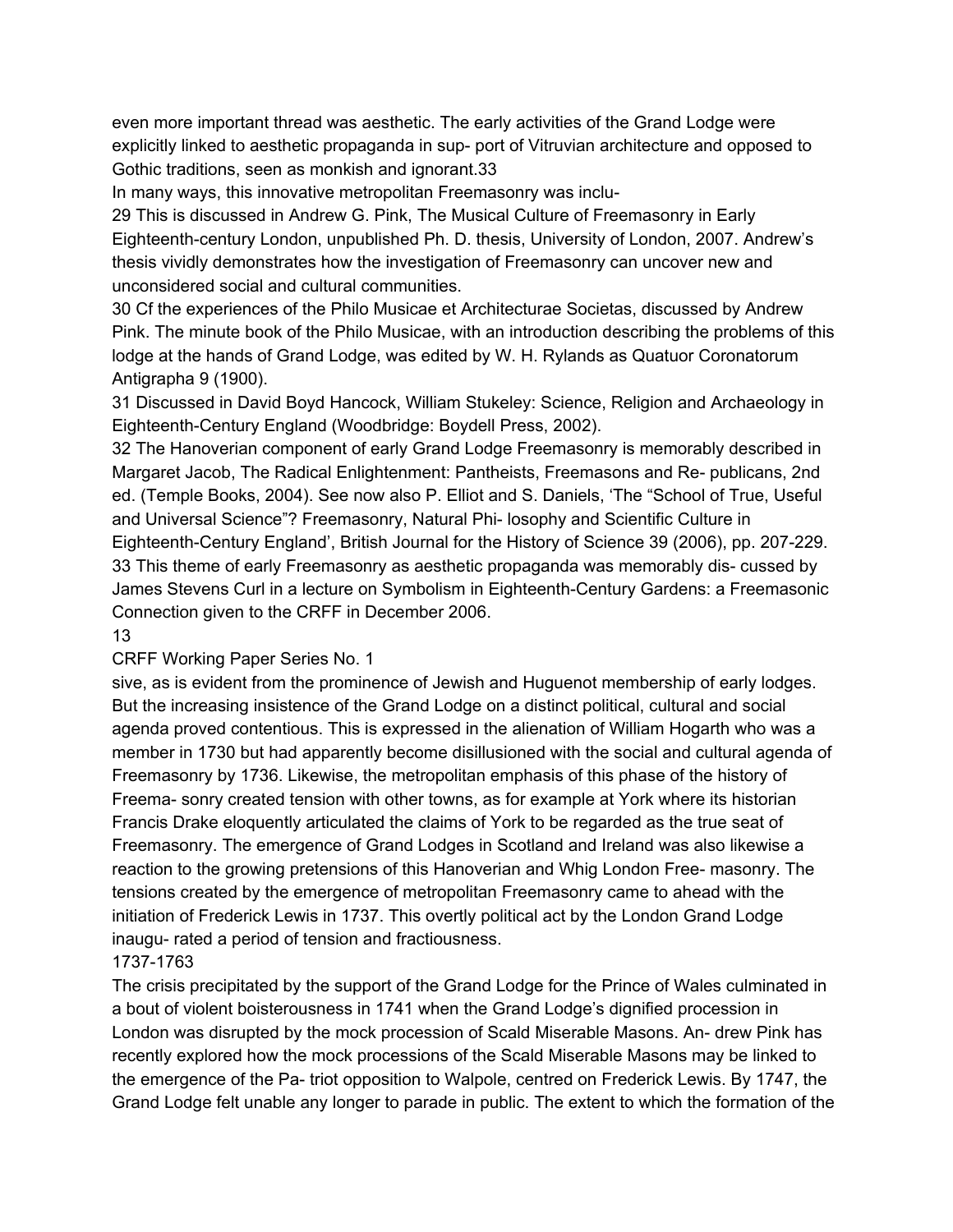Ancients Grand Lodge in 1751 was linked to these events requires further exploration, but certainly the creation of a separate Grand Lodge in London reflects the increasing splinter- ing of the masonic world.

Within England, this crisis in the authority of the Premier Grand Lodge evidently led to the loss of many members. However, at the same time Freemasonry was spreading beyond the British Isles. Ben- jamin Franklin had printed an American edition of the Book of Con- stitutions in 1734, and by 1749 he had been warranted as Provincial Grand Master of Philadelphia. Yet as Freemasonry spread abroad it

### 14

# CRFF Working Paper Series No. 1

became increasingly a focus for tension and disharmony.34 The Pre- mier Grand Lodge stumbled in its administration of foreign lodges, as is reflected in its confusion over Franklin's appointment. The differ- ences between French and English Freemasonry, sometimes reflecting explicit Jacobite involvement, created increasing tension. Above all, papal suspicion of Freemasonry, resulting in a series of papal bulls against masonic meetings from 1738, made Freemasonry a more con- tentious activity on continental Europe. The English best-selling book describing the sufferings of the mason John Coustos at the hands of the Portuguese inquisition contributed to a view of Britishness which emphasised anti-catholicism,35 and also illustrated how Freemasonry had become a politically and socially charged institution.

# 1763-1797/8

1763 not only marked the beginning of the dispute about the incor- poration of the Premier Grand Lodge, but was also the end of the Seven Years War, an important stage in the emergence of Britain as a world power. It appears as if the Premier Grand Lodge was determined that it should create a social organisation worthy of a new im- perial power. In Sweden, for example, the Premier Grand Lodge worked closely with British diplomats to try and drive out a French- controlled form of Freemasonry.36 This formed part of a wider attack on French political influence in northern Europe. The Premier Grand Lodge claimed to be the Supreme Grand Lodge of the world, and energetically promoted its influence through the new British Empire, for example through such events as the initiation of the Indian Prince 34 On the impact of the international spread of Freemasonry, see now the lively and wide-ranging survey by Jessica Harland Jacobs, Builders of Empire: Freemasons and British Imperialism, 1717-1927 (Chapel Hill: University of North Carolina Press, 2007).

35 The reference is of course to Linda Colley's Britons, but in some ways the trajec- tory of Freemasonry during the eighteenth century could be seen as subtly different to the 'Colley thesis'. Scottish and English Freemasonry became increasingly diver- gent, while in Wales Freemasonry had little impact at all. Moreover, the tension with the Catholic church was arguably chiefly a spin-off from papal political concerns.

36 Andrew Prescott, 'Relations Between the Swedish and English Grand Lodges in the Eighteenth Century', in A. Önnerfors and H. Bogdan (eds.) Between Mysticism and Power Politics: Swedish Freemasonry and the European Enlightenment(forthcoming). 15

CRFF Working Paper Series No. 1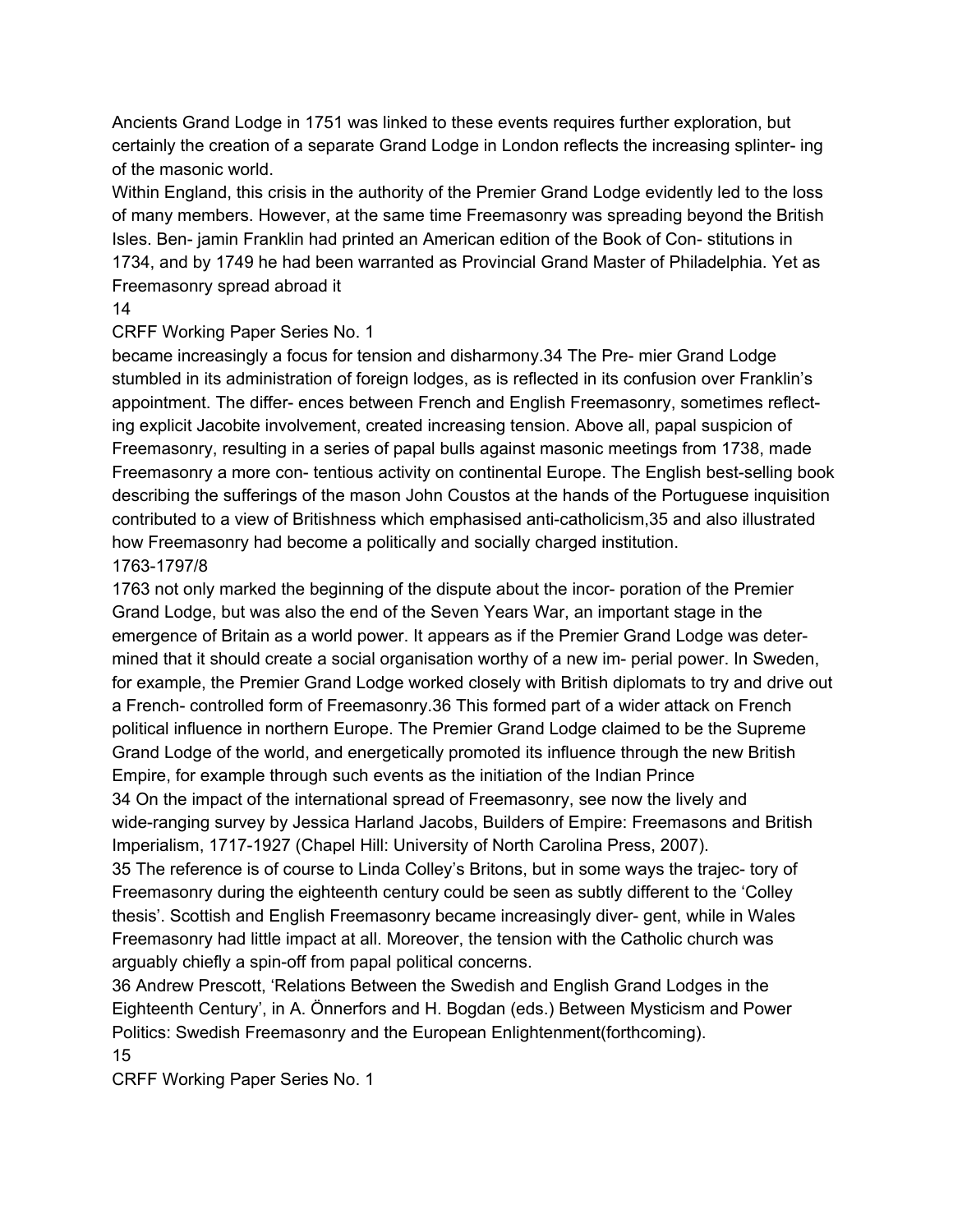Omdit-ul-Omrah Bahauder at Madras in 1777. The Premier Grand Lodge marked this occasion by sending a letter of congratulation ac- companied by a blue apron, 'elegantly decorated' and a copy of the Book of Constitutions, 'bound in the most superb manner'.37

Yet, just at the time that Premier Grand Lodge was expressing the most lofty international ambitions, its influence within Britain was being undermined by the success of the Ancients Grand Lodge in recruiting lower class members in the English provinces.38 Moreover, the Ancients Grand Lodge forged far closer relations than the Pre- mier Grand Lodge with the Grand Lodges in Scotland and Ireland. Thanks to Laurence Dermott, the Ancients Grand Lodge fostered a form of Freemasonry which contrasted profoundly with the highly Whig and rationalist Freemasonry of the early years of the Premier Grand Lodge. Róbert Péter has recently argued that this reflects counter-enlightenment tendencies,39 and certainly the success of the Ancients needs to be seen in the light of the same kind of religious and class tensions which underpinned the success of Methodism.

The reaction of some of the leading personalities associated with the Premier Grand Lodge was to seek to enhance the respectability and prestige of their form of Freemasonry. A characteristic figure here is William Preston, the Master of the Lodge of Antiquity, one of the four lodges which had formed the first Grand Lodge. Through suc- cessive editions of his Illustrations of Masonry, Preston sought to pro- mote a reformation of Freemasonry which would place less emphasis on lively sociability, would stress the spiritual and philosophical bene-

37 Thegiftisnotedinthe1784editionoftheBookofConstitutions,p.322.Omdit's reply, enclosed in an elegant cover made of golden cloth, is printed on pp. 333-334 of the 1784 Book of Constitutions, and was anthologised by William Preston, Stephen Jones, Joseph Sketchley, George Smith and others. According to Phillip Stanhope, Genuine Memoirs of Asiaticus (London: G. Kearsley, 1784), p. 84, Omdit was 'of a mild disposition, totally lost in the pleasures of the seraglio, and is indeed little more than a state prisoner in his own palace'.

38 Peter Clark, British Clubs and Societies 1580-1800: the Origins of an Associational World (Oxford: Oxford University Press, 2000), pp. 309-349.

39 Róbert Péter, The Mysteries of English Freemasonry: Janus-faced Masonic Ideology and Practice between 1696 and 1815, unpublished Ph. D. thesis, University of Szeged, 2006. I was very honoured to serve on the committee which examined this thesis. 16

# CRFF Working Paper Series No. 1

fits of Freemasonry, and, above all, present Freemasonry as a highly respectable and elevated form of social activity. A similar approach is evident in the energetic wok of Thomas Dunkerley in promoting the Premier Grand Lodge in the provinces. Like Preston, Dunkerley also sought to enhance the spiritual content of Freemasonry by introduc- ing to the Premier Grand Lodge a whole host of other masonic or- ders ranging from the Royal Arch to Mark Masonry. Both Preston and Dunkerley also sought to encourage Freemasonry to enhance its respectability by moving out of taverns into specially built masonic halls. The success of Preston and Dunkerley in enhancing the social character of Premier Grand Lodge Freemasonry was patchy. While a lodge such as the Lodge of Nine Muses in London contained a glitter- ing array of fashionable artists, architects and musicians, a few miles away, a lodge under the Premier Grand Lodge in Wandsworth com- prised chiefly market gardeners and tradesmen.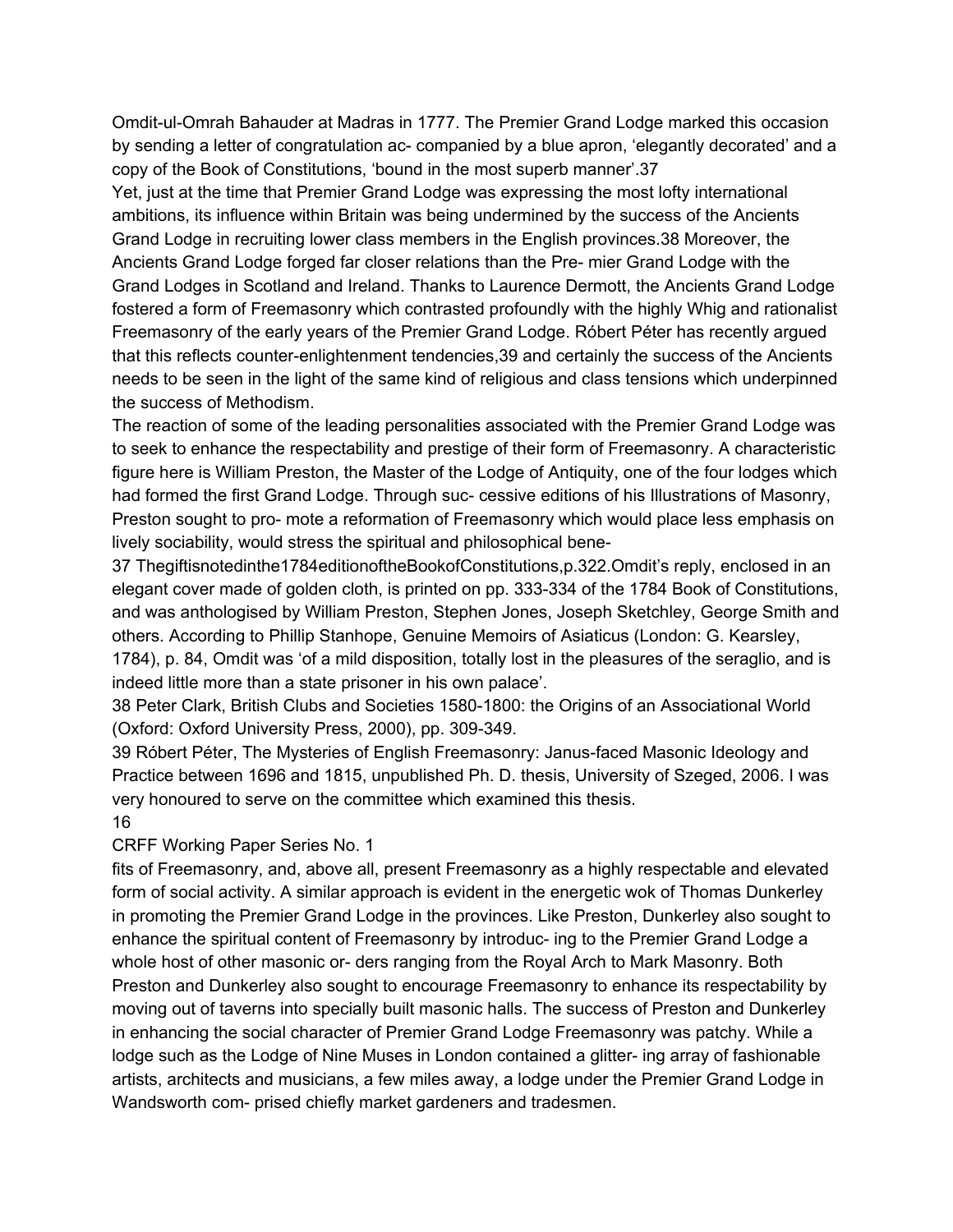#### 1797-1834

This drive to enhance the social prestige of English Freemasonry re- ceived a body blow in 1797-8 with the publication of works alleging that Freemasonry had been used as a cover organisation by Jacobin elements promoting the French revolution. William Preston was prompted to write at length to the Gentleman's Magazine protesting the loyalty of English freemasons and their attachment to the established constitution. But the tensions buffeted British Freemasonry. In Shef- field, masonic lodges split following disputes over the use of the ma- sonic hall by the Sheffield Society for Consitutional Information. Spies reported to the Home Office on proceedings in masonic lodges in Leeds. A lodge in Brentford was accused of plotting to assassinate the King. The reaction of masonic lodges was energetically to protest their loyalty. The Lodge of Lights in Warrington turned itself into a branch of the local militia. Many lodges changed their name to em- phasise their loyalty and attachment to the crown.40 But Freemasonry received a further body blow with the realisation that Irish rebels had used forms of masonic organisation in organising

40 Andrew Prescott, 'Freemasonry and Radicalism in Northern England 1789-1799: Some Sidelights', Lumières 7 (2006).

### 17

CRFF Working Paper Series No. 1

the Irish rebellion in 1797. The government proposed banning all meetings behind closed doors, which would have outlawed Freema- sonry. Eventually, following a dramatic debate in parliament, an ex- emption for masonic lodges from the Unlawful Societies Act of 1799 was hastily patched up.41 This legislation drove a wedge between Free- masonry and other forms of fraternal society. The Oddfellows, for example, suffered from restrictions on their use of ritual. While free- masons were proud of their exemption under the Act, the privileged legislative position of Freemasonry caused it to become increasingly estranged from other forms of fraternal organisation.

These social and political pressures underpinned the Union between the two Grand Lodges in 1813. Freemasons in other parts of Europe were anxious as to whether the Grand Lodges in England really had the degree of control of their members that they claimed. The Swed- ish Grand Lodge for example felt that English lodges too readily ad- mitted lower class sailors and mariners, who created problems when they returned home and tried to join lodges there.42 The British gov- ernment remained concerned as well – the Home Office put pressure on the Ancients Grand Lodge to ban meals after masonic meetings, as too much loose talk might take place there. In negotiating the Un- ion of the two English Grand Lodges, the Duke of Sussex had a vari- ety of concerns. At one level, he wanted to ensure that there was no danger that Freemasonry could be used by seditious elements. At another level, he sought to make Freemasonry fit for the Empire and sought a uniformity of practice across the British Empire. He hoped that the Union of the English Grand Lodges would be followed by union with the Grand Lodges of Scotland and Ireland, and this probably explains some of the detail of the resulting reform of ma- sonic ritual and practice. The Duke also had wider ambitions from his reform. He hoped that, in achieving the Union, he would also per- form a greater service for humanity as a whole. He was fascinated by the idea that Freemasonry embodied remnants of an ancient sun relig- ion which predated Christianity, and employed Godfrey Higgins, who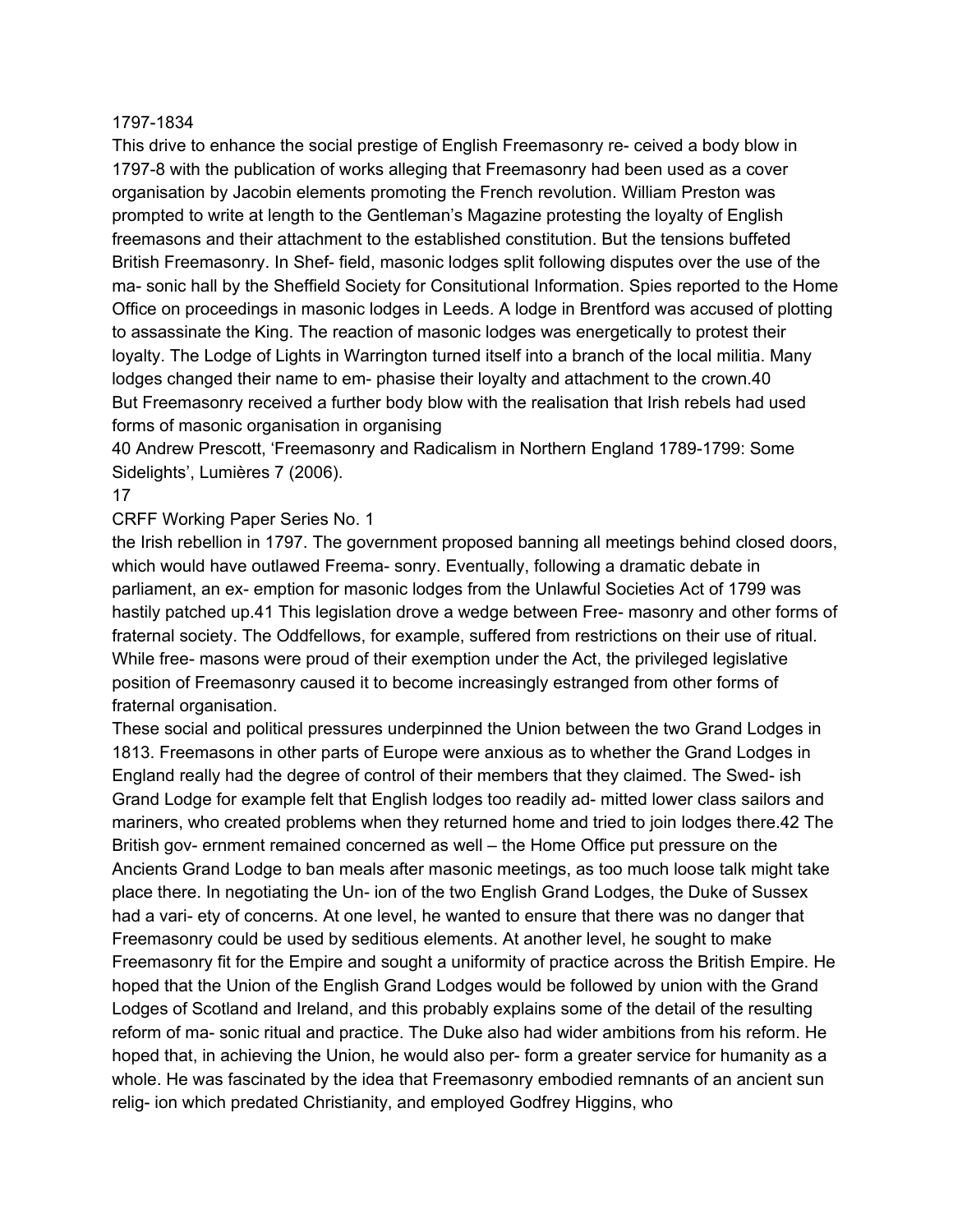41 Andrew Prescott, 'The Unlawful Societies Act of 1799' in M. D. J. Scanlan (ed.),The Social Impact of Freemasonry on the Modern Western World, The Canonbury Papers I (London: Canonbury Masonic Research Centre, 2002), pp. 116-134.

42 Andrew Prescott, 'Relations between the Swedish and English Grand Lodges'. 18

CRFF Working Paper Series No. 1

had pioneered such theories in his publications, to investigate further the origins of Freemasonry. Higgins claimed to have found evidence to support this case. Aided by Higgins, Sussex dreamed of using Freemasonry to give a new religion to the world which he felt would be a boon to civilisation.43

Despite this religious radicalism, Sussex showed a less assured touch in dealing with social and economic change. He insisted that freed slaves could not become freemasons, creating chaos in the organisa- tion of Freemasonry in the Caribbean which lasted until the 1850s. Despite Sussex's interest in the work of Robert Owen,44 he was un- sympathetic to the needs of the new industrial cities, which perhaps underpinned the secession of groups of lodges in the north-west of England following the Union.45 On the whole, the new class of indus- trialists seem to have taken little interest in promoting Freemasonry in the industrial towns. A characteristic situation appears to have been that in Bradford, where the masonic lodge continued to be chiefly populated by artisans who apparently sought to use the lodge to retain a sense of that community which the industrial development of the town had shattered for ever.46 1834-1855/6

The increasing social cleavage between Freemasonry and other forms of fraternal organisation was vividly expressed in 1834, when the Tolpuddle Martyrs were arrested and tried under the Unlawful Socie- ties Act, an event which was toasted by officers of the Grand Lodge who urged masonic lodges to check that their exemption was in or-

43 OntherelationshipbetweenSussexandHiggins,seeAndrewPrescott,'Godfrey Higgins and his Anacalypsis', Library and Museum News for the Friends of the Library and Museum of Freemasonry, 12 (Spring 2005), pp. 2-6.

44 Roger Fulford, Royal Dukes: The Father and Uncles of Queen Victoria(Duckworth, 1967), p. 267. A letter by Owen inviting Sussex to chair a co-operative meeting to be held at Freemasons' Hall in London in 1840 and urging the Duke to 'head the party of Rational Reformers without violence' is printed in Gregory Claeys, Owenite Socialism: Pamphlets and Correspondence (Correspondence 1839-1858) (London: Routledge, 2005), pp. 72-73.

45 David Harrison, 'The Liverpool Rebels', MQ 13 (April 2005), pp. 34-36. 46Andrew Prescott, 'Well Marked?', p. 26.

19

CRFF Working Paper Series No. 1

der.47 Yet social change was beginning to pose greater challenges for the Grand Lodge. To Sussex, the capacity of Freemasonry to reform society was best expressed in its ability to help transcend Christianity. For others, such as the physician Robert Crucefix, Freemasonry needed to undertake more direct social action. Crucefix promoted a scheme for the creation of a home for elderly and impoverished freemasons, to which Sussex was opposed. The passing of the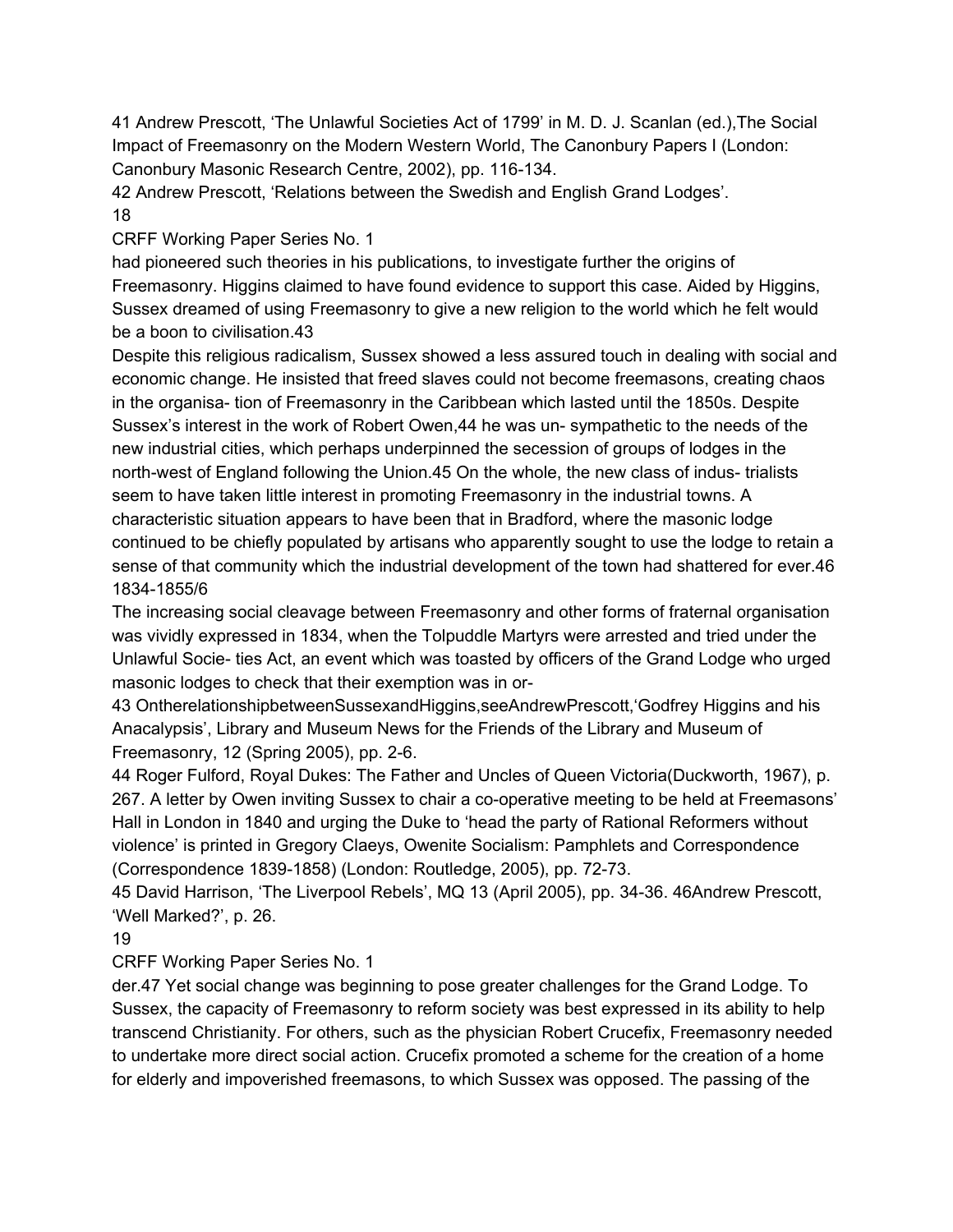New Poor Law in 1834 gave an added urgency to Crucefix's campaign; there was now a serious possibility that freemasons could be con- signed to the workhouse.

Crucefix launched the Freemasons' Quarterly Review to help promote his campaign for the masonic asylum. The Freemasons' Quarterly Review quickly became a vehicle for a new type of Freemasonry, which may be linked to wider demands for reform at this time. Crucefix argued for a Freemasonry which was more evangelistic and more committed to social reform. Above all, he argued that Freemasonry should be more explicitly Christian. In this, Crucefix's great ally was the clergy- man George Oliver who, reacting directly to the ideas of Higgins and his populariser Richard Carlile, developed a Christian theology of Freemasonry which was to be enormously influential for the rest of the nineteenth century.48 Crucefix saw the promotion of masonic charity as linked to wider provision for self-help and security – from 1848-9 he even renamed his magazine theFreemasons' Quarterly Review and General Assurance Advocate.

For Crucefix, Freemasonry was intended for the respectable middle classes. The Freemasons' Quarterly Review carried anxious reports about masonic beggars, usually members of lodges in Ireland and Scotland, who were thought to be illicitly using masonic lodges as part of the system of tramping in search of work – the kind of distinctly unre- spectable practice to which Crucefix was opposed. Crucefix's success in promoting this reformed middle class Freemasonry was distinctly

47 Andrew Prescott, 'The Spirit of Association: Freemasonry and Early Trade Un- ions', available at[:](http://tinyurl.com/6ne5np) <http://tinyurl.com/6ne5np>

48 Andrew Prescott, 'The Devil's Freemason: Richard Carlile and his Manual of Freemasonry', available freemasonry.com/prescott05.html

### 20

# at: http://www.freemasons-

CRFF Working Paper Series No. 1

patchy – while his influence on the resurgence of lodges run by his followers such as Birmingham was enthusiastically reported in the pages of the Freemasons' Quarterly Review, in other industrial towns such as Bradford or indeed Sheffield, his impact was more limited. There is no need here to go into the details of Crucefix's titanic dis- pute with the Duke of Sussex. For the historian, it was a boon insofar as allegations of the misreporting of discussions in the Grand Lodge by the Freemasons' Quarterly Review led to the keeping of detailed minutes of debates in Grand Lodge. The important point is that the cleavage evident during Crucefix's lifetime continued after his death in 1850, with the Whig Grand Master Lord Zetland subject to fero- cious attacks for his complacent administration of the craft in the pages of the Freemasons Magazine, the successor to the Freemasons' Quar- terly Review. Crucefix had marked out lines of division within Freema- sonry whose influence is still apparent. 1856-1874

Discontent with Zetland's administration of Freemasonry came to a head in 1855 with the secession of a group of Canadian masons to form their own Grand Lodge.49 This was followed shortly afterwards by the formation of a Grand Lodge of Mark Master Masons. I have discussed the context of these events recently in my contribution to the book Marking Well, so I will not dwell on them here. The impor- tant point is that they formed an integral part of a short-lived but pro- found social and political crisis precipitated by the inglorious conduct of the Crimea War.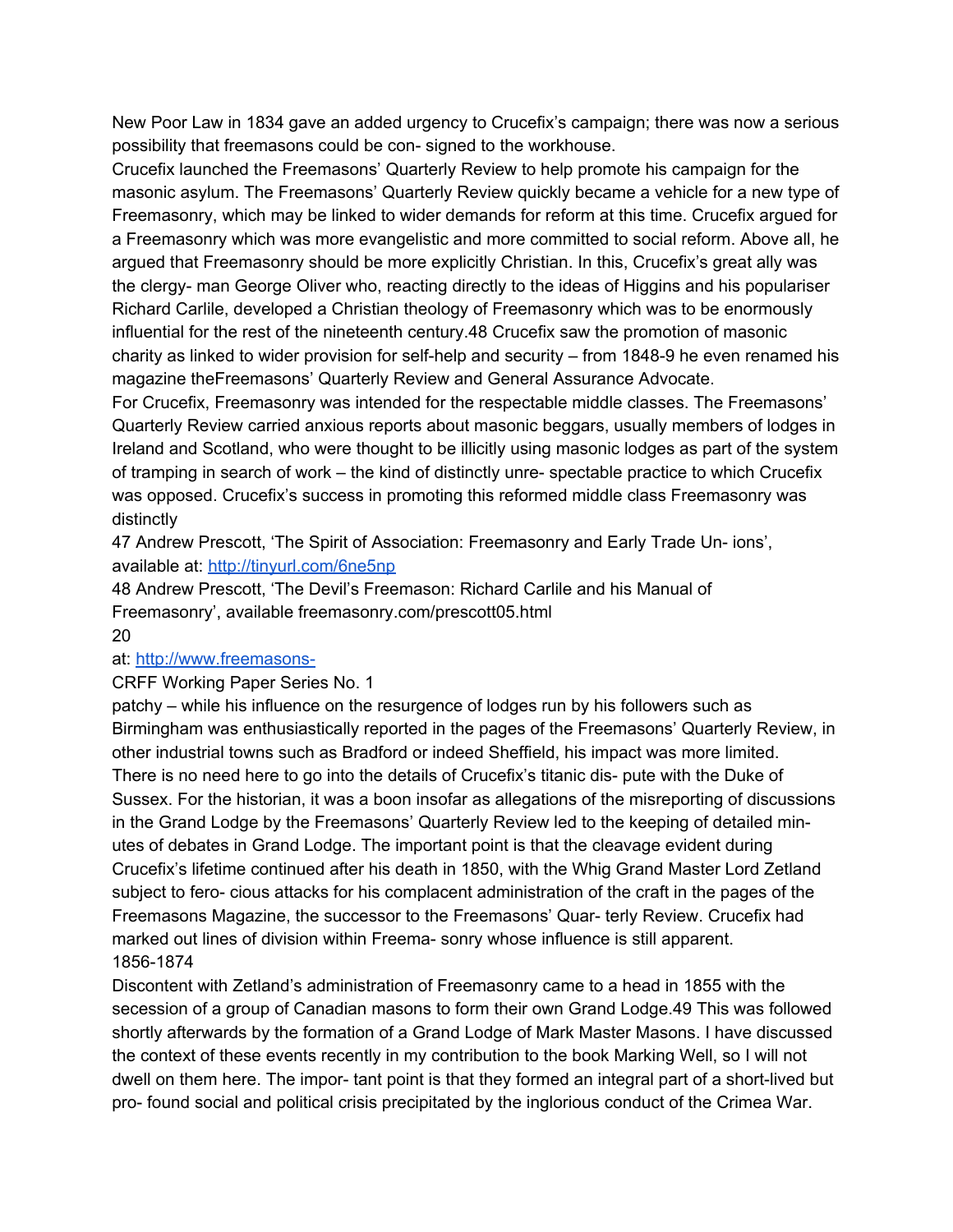The attacks on Zetland were spearheaded by a masonic journal called the Masonic Observer, written by a group of radi- cal young Tories including Canon George Portal and the Earl of Carnarvon. This argued for a greater role for the provinces in masonic organisation. These demands were linked with such reforms to pro- vincial organisation as the introduction of provincial yearbooks, more frequent meetings of the province and a more active role for Provincial Grand Masters.

This can be seen as part of a wider demand for greater access to po-

49 James Daniel, 'Grand Lodges in British Colonies' in Masonic Networks and Connec- tions (Melbourne: Australia and New Zealand Masonic Research Council, 2007).

# 21

# CRFF Working Paper Series No. 1

litical and social authority for the social leaders of the new industrial cities. This is vividly expressed in Birmingham, where a number of wealthy factory owners and members of the social elite sought to in- stitute a lodge to be called the Lodge of Progress, which would meet in a masonic hall, avoid alcohol at masonic meals and stress the vir- tues of charity, temperance and respectability.50 Similar shifts can be seen in many other industrial towns. To cite again the example of Bradford, the Lodge of Hope was taken over by a new group of wealthy immigrant entrepreneurs, who earnestly debated how ma- sonic virtue could best be achieved.51 It is at this point that Freemasonry becomes an overwhelmingly mid- dle class vehicle. It is worth noting that this appears to be a largely English phenomenon. In Scotland and Ireland, significant working class membership of Freemasonry has been retained to the present day. In England, the importance of Freemasonry for the cohesion of the social elites in provincial towns and cities was expressed in the building of masonic halls (facilitated by the new availability of limited liability companies) as an integral part of new civic centres – in towns such as Manchester and Sheffield, immediately adjacent to new city halls and other public buildings.52 One of the many further points for investigation in this pivotal period in the history of Freemasonry is how these changes were expressed in the role of Freemasonry in the British Empire. Some of the pressures within imperial Freemasonry were different and distinctive – for ex- ample, Indian districts were reluctant to allow non-Christians to join masonic lodges and only did so following explicit instructions from London. The reluctance of colonial freemasons in India to share their lodges with natives prompted a particular enthusiasm for the works of George Oliver and for the development of Christian orders – Indians might join a craft lodge, but only Christians could fully appreciate the

50 Prescott, 'Well Marked?', pp. 27-8.

51 Ibid., pp. 26-7.

52 This should be placed in the context of the issues discussed in Simon Gunn, The Public Culture of the Victorian Middle Class: Ritual and Authority in the English Industrial City 1840–1914 (Manchester: Manchester University Press, 2001), although unfor- tunately Gunn does not discuss Freemasonry.

22

CRFF Working Paper Series No. 1

glories of Freemasonry, it was declared from the pulpits of churches in Bombay and elsewhere.53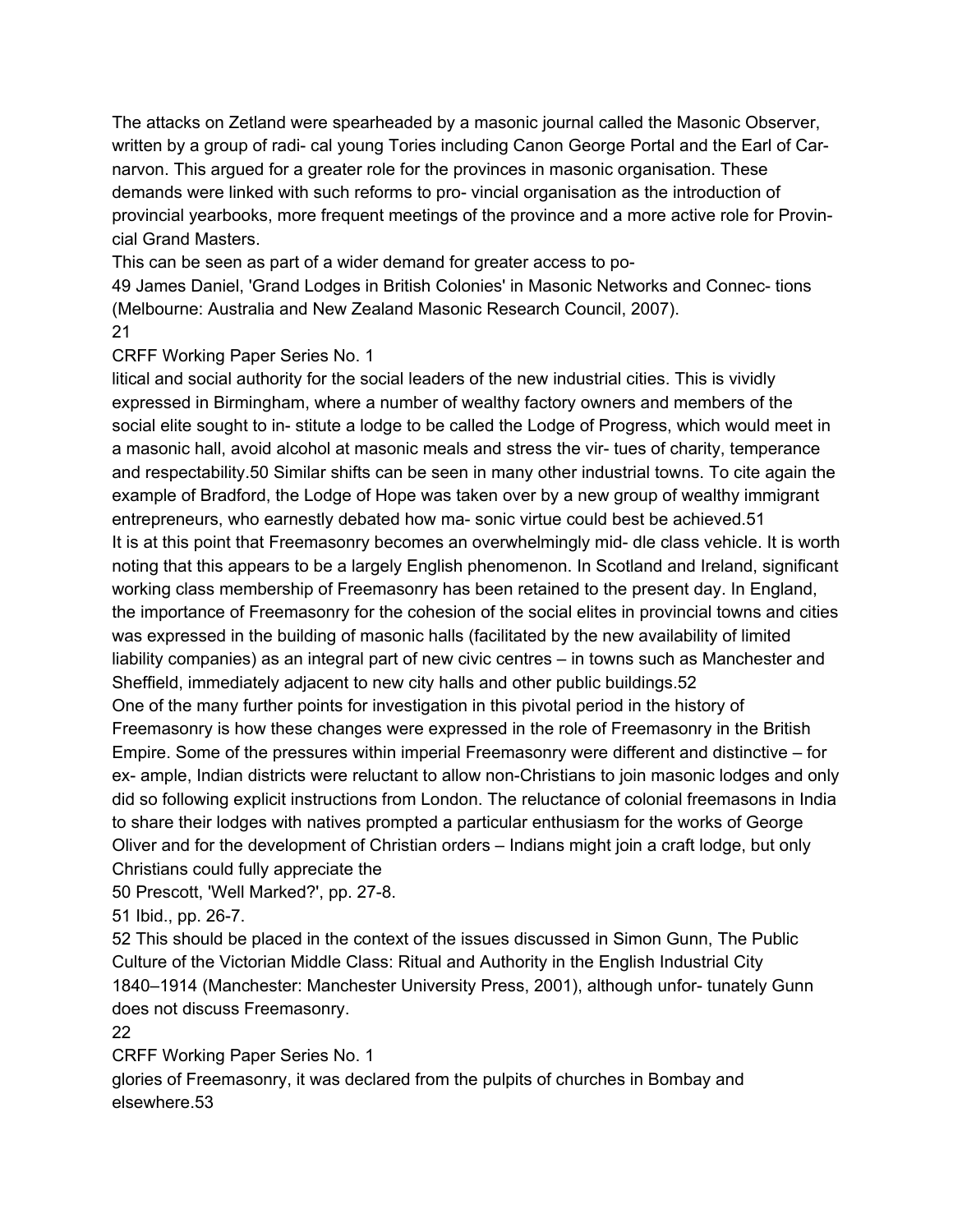#### 1874-1967

From this charged and tense period, a consensus emerged by the 1870s, as indeed it did in British society more widely. This late Victo- rian consensus is reflected in the fact that when the Prince of Wales became Grand Master in 1874, the former firebrand Carnarvon be- came his suave and accomplished Pro Grand Master, while the other rebel of the 1850s, Portal, was at the same time busy bringing order and harmony to the many other masonic orders which had prolifer- ated from 1856. Another epitome of this consensus can be found in the northeast of England, where the Mark Provincial Grand Master, the clergyman Canon Tristram, had as his indispensable lieutenant and deputy the former Chartist turned newspaper editor, Richard Bagnall Reed.54

Late Victorian Freemasonry was settled in its position in society. The ins and outs of proceedings in various Grand Lodges were earnestly debated in The Times, while the freemason George Grossmith mocked the clerk Charles Pooter for his inability to understand masonic allu- sions. In towns and cities throughout the country, local masonic lodges formed an indispensable part of civic processions such as those organised for the Golden and Diamond Jubilees of Queen Vic- toria.55 Freemasonry was supported by a formidable commercial infrastructure, most visibly expressed in the firm of George Kenning which produced the expensive jewels and regalia which allowed the late Victorian middle class male a rare opportunity for conspicuous consumption.56 Kenning also published one of the weekly newspa- pers, available on railway bookstalls, which debated leading issues in

53 Harland Jacobs, Builders of Empire; Frank Karpiel, 'Freemasonry, Colonialism, and Indigenous Elites' in Interactions: Regional Studies, Global Processes, and Historical Analysis a[thttp://www.historycooperative.org/proceedings/interactions/karpiel.html](http://www.historycooperative.org/proceedings/interactions/karpiel.html).

54 See the chapter on Reed in Owen R. Ashton and Paul A. Pickering, Friends of the People: Uneasy Radicals in the Age of the Chartists (London: Merlin Press, 2002).

55 See, for example, the photograph of the Diamond Jubilee Parade in Welshpool:<http://www.gtj.org.uk/item.php?lang=en&id=24641&t=1>.

56 A selection of such advertisements is available at: <http://tinyurl.com/5fxxhr>. 23

CRFF Working Paper Series No. 1

Freemasonry and reported on masonic personalities and events. This period also marked the emergence of Freemasonry as one of the most well-resourced and well-organised philanthropic bodies in the coun- try.

Two features should perhaps be emphasised within this picture of prosperity, stability and growth. First, Freemasonry was not alone in this social landscape. It formed part of what Theodore Koditschek has described as a proliferation of middle-class associations 'organised around the principles of rational recreation and self-help' forming 'a rich participatory culture well-attuned to the demands of urban- industrial success'.57 The growth of new more rational forms of rec- reation and leisure from the 1860s had been in part a reaction to a crisis of identity for the inhabitants of the large new industrial towns.58 How were they to maintain the old sense of community and, in the case of the middle classes, affirm their civic leadership? One answer was to choose from a bewildering variety of new social activi- ties. A fervent teetotaler could live out a life that was wholly sup- ported by a variety of temperance organisations, commercial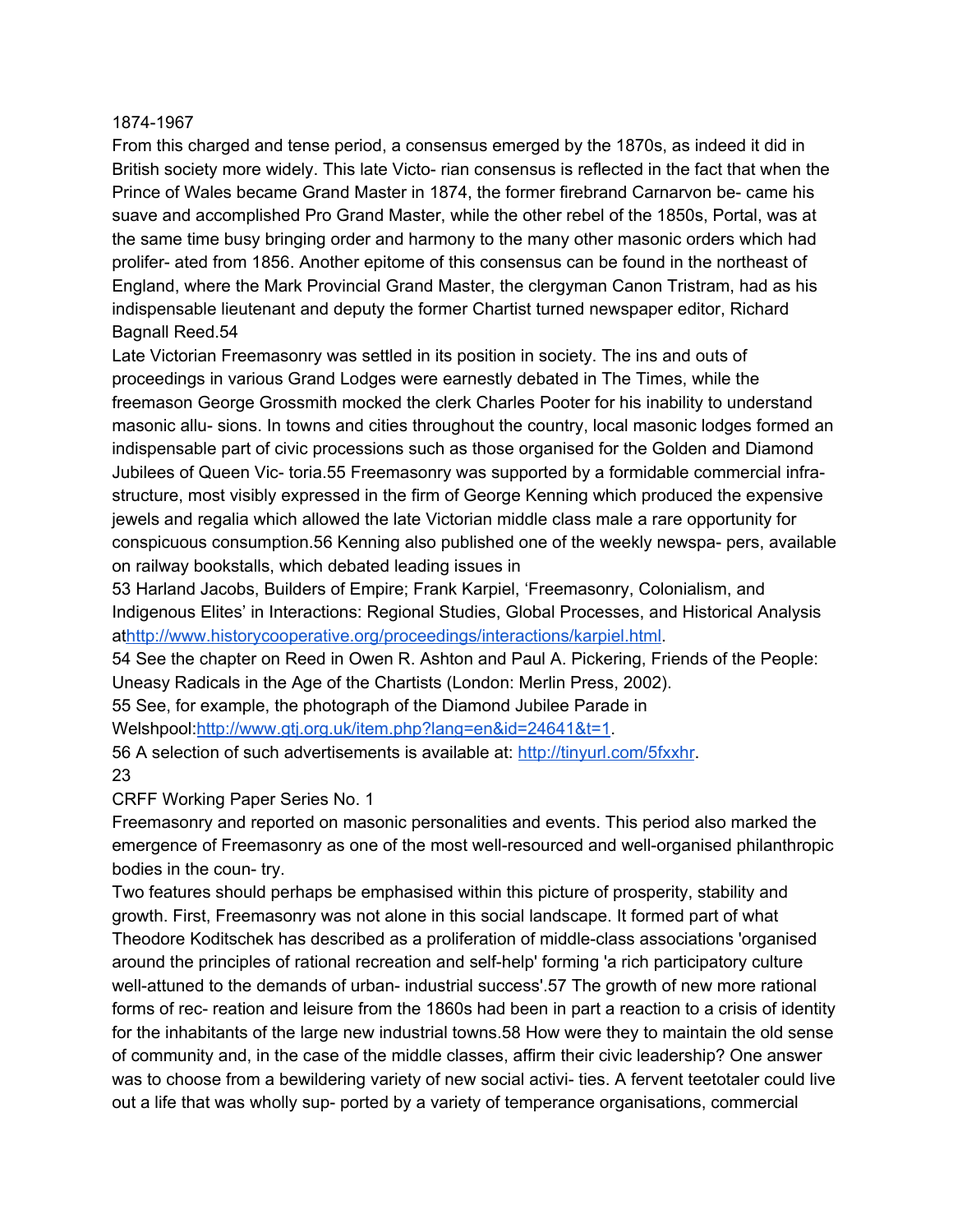enter- prises and publications. A committed freemason could likewise fill his week with a variety of masonic meetings, take in The Freemason for his weekly reading, read in the masonic library, and fill his house with a variety of masonic objects. Freemasonry was just one of many means by which the late Victorian middle classes could affirm their respect- ability and social prestige and feel a vicarious sense of community.59

An aspect of this use of Freemasonry to express identity in the late Victorian period was the emergence of class lodges. Reluctant to enter

57 T. Koditschek, Class Formation and Urban-Industrial Society: Bradford, 1750-1850 (Cambridge: Cambridge University Press, 1990), p. 298.

58 Peter Bailey, Leisure and Class in Victorian England: Rational Recreation and the Contest for Control, 1830-1885 (London: Routledge, Kegan and Paul, 1978).

59 Cf Robert Weir, Beyond Labor's Veil: the Culture of the Knights of Labor,(University Park: Pennsylvania State University Press, 1996), p. 233, who describes how the nineteenth-century Knights of Labor could 'fasten their cuffs with KOL glasses, adorn their shirts with KOL buttons, check the time on KOL watches, and drink water from KOL glasses...Knights could don KOL collar stays and watch fobs that proclaimed Knighthood's universalism.' For English comparisons, see Paul Martin, The Trade Union Badge: Material Culture in Action (Aldershot: Ashgate, 2002).

# 24

CRFF Working Paper Series No. 1

pubs and taverns, the establishment of a masonic lodge provided a means by which the new professional classes could socialise in a neu- tral atmosphere after work. Thus, members of the London School Board petitioned for the establishment of a masonic lodge so that they could relax after committee meetings were finished.60 Similar lodges were established for many other professional groups. Particu- larly noteworthy among these are the lodges established for members of new public sector professions such as policemen and teachers. The class position of these groups was often ambiguous; Freemasonry provided one means by which they could claim to be middle class.

As part of this stress on respectability, religiosity proved to be increas- ingly important. With the adoption of popular hymn tunes, the prominence of the role of the chaplain and the pseudo-ecclesiastical atmosphere of many of the new masonic halls, attendance at a lodge meeting seemed almost like going to a religious service. The ecclesias- tical atmosphere of English Freemasonry increasingly set it apart from Freemasonry elsewhere, most notably from the French Grand Orient which was by the 1870s increasingly atheist and secularist in outlook and was becoming the keeper of the flame of the Third Republic.61 These tensions came to a head with the dispute over the decision of the French Grand Orient to dispense with the requirement for belief in a supreme being, which resulted in the effective excommunication of members of that Grand Lodge by the British Grand Lodges. The two major power blocs of the masonic world which emerged in the 1870s still nervously look at each other over the masonic equivalent of the Berlin Wall. This schism cannot be entirely blamed on the French. As has been noted, while France moved in one direction, British Freemasonry was becoming more and more religious in tone.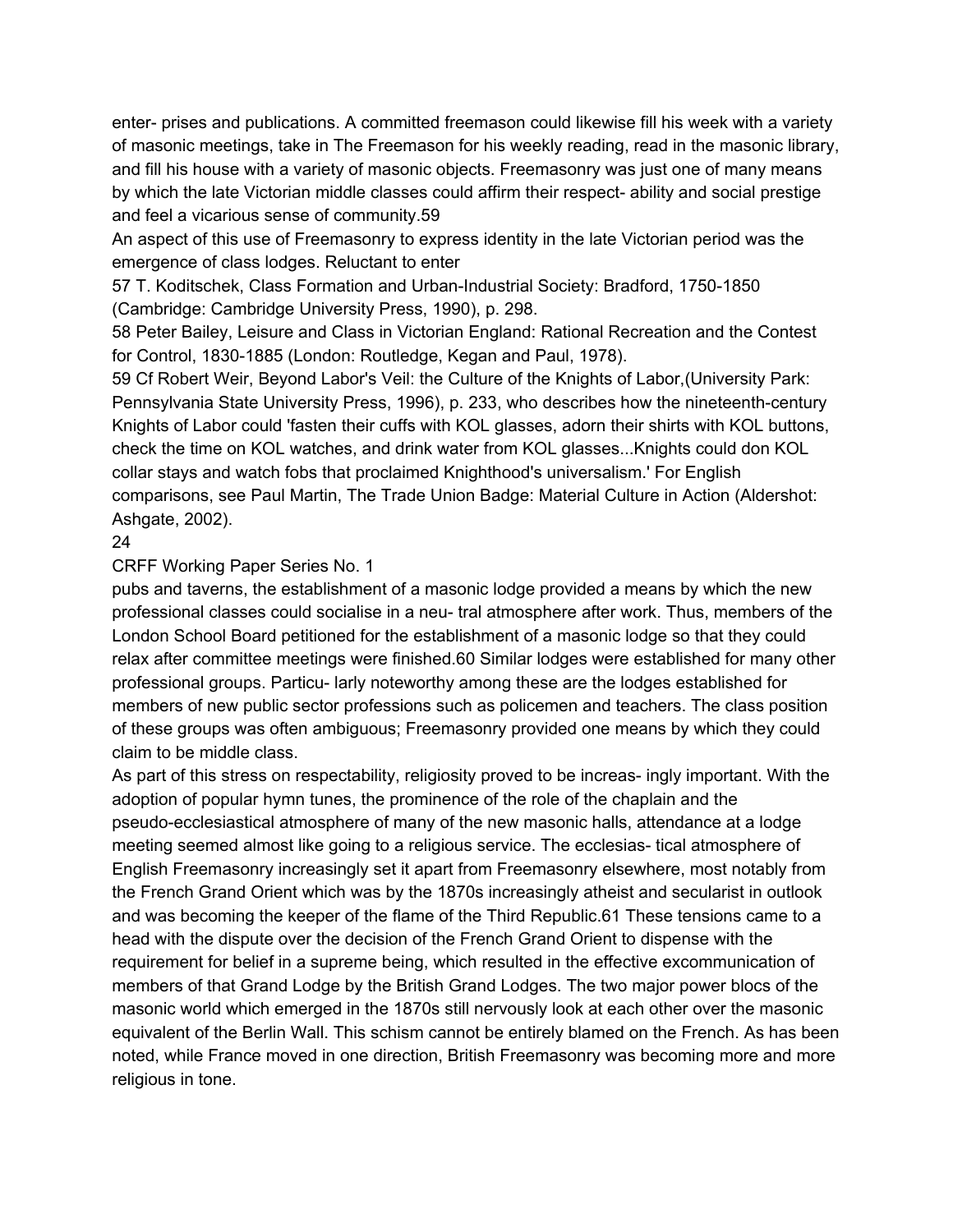60 Crichton Lodge No. 1641. I have printed this petition in 'The Study of Freema- sonry as a New Academic Discipline' in A. Kroon (ed.), Vrijmetselarij in Nederland: Een kennismaking met de wetenshappelijke studie van een 'geheim' genootschap (Leiden: OVN, 2003), pp. 5-31. 61 The contexts of these developments are discussed in Andrew Prescott, '"The Cause of Humanity": Charles Bradlaugh and Freemasonry', Ars Quatuor Coronatorum 116 (2003), pp. 15-64.

25

Envoi

CRFF Working Paper Series No. 1

It is for this reason that I am inclined to regard the late Victorian con- sensus in Freemasonry as persisting until the 1960s, with perhaps the celebrations for the 275th anniversary of the English Grand Lodge in 1967 marking its last gasp. Here, I have been influenced by the recent work of Callum Brown, who has argued that there was during the late Victorian period a deepening of popular religious sentiment in Britain, which he suggests persisted until the cultural shifts of the 1960s.62 It seems to me that you can see something of the same process in Freemasonry. Despite its claim not to require belief in any particular religion, from at least the 1870s Freemasonry became a very effective expression of the wider moral, cultural and political consensus which underpinned the British Empire. Regardless of whether they were non-conformist, Anglican, Jewish or Hindu, there was a strong un- derstanding of what constituted proper behaviour for a loyal British subject, and this was underpinned by a kind of instinctive religious and moral discourse of precisely the kind that Callum Brown argues characterised the religiosity of British society through the 1960s.

The work of John Belton and others has established without any doubt the way in which the 1960s inaugurated a period of decline from the previous high levels of membership.63 The complete collapse of the friendly societies after the Second World War seems to offer a chilling warning as to what might await Freemasonry. John Belton in particular has stressed here the relevance of the work of the sociolo- gist Robert Putnam who has argued that the decline of group-based social activities in America represent a profound crisis for modern American society.64 John and others have argued that a similar crisis

62 Callum Brown, The Death of Christian Britain: Understanding Secularisation 1800-2000 (London: Routledge, 2001).

63

64 Robert Putnam, Bowling Alone: the Collapse and Revival of American Community(New York: Simon and Schuster, 2000). There are many critiques of Putnam. A useful starting point is Scott L. McLean, David A. Schultz, and Manfred B. Steger (eds.),

26

John Belton, The Missing Master Mason (available at: nter-

net.lodge.org.uk/library/research/innaug99.doc); 'Masonic Membership Myths Debunked' in Art Dehoyos and S. Brent Morris (eds.), Freemasonry in Context: History, Ritual, Controversy (Lanham, Md.:Lexington Books, 2004), pp. 313-334;

CRFF Working Paper Series No. 1

can be seen in Britain, first in the collapse of the friendly societies after the establishment of the Welfare State and second in the fall in masonic membership.65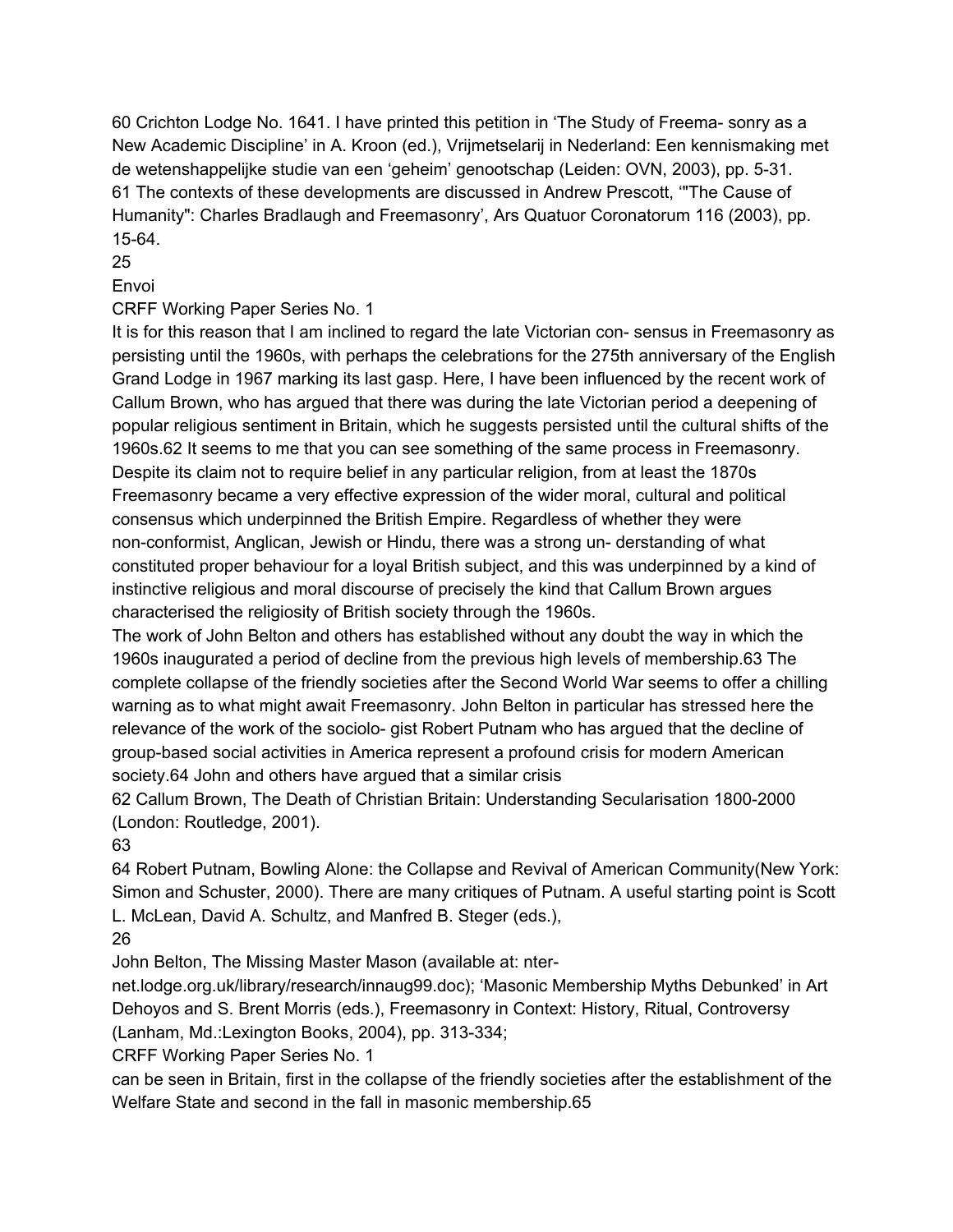However, there are some objections to the thesis that the apparent decline in British Freemasonry from the 1960s is an expression of the process described in Putnam. First, fraternalism appears historically to have been more important in America than in Britain. While fraternal organisations were an important, and neglected, part of late Victorian British society, they were by no means such an all-pervasive feature of male sociability in Britain as they were in America. Moreover, the leading case in support of the thesis of a crisis in fraternity is the friendly society, but these collapsed for precisely the reason that legis- lative pressure had turned them into little more than insurance socie- ties and had undermined the fraternal aspects of their organisation. When the Welfare State replaced their benefit function, they had little else to offer.

In contemplating the present challenges to Freemasonry, I wonder if the work of historians of religion like Callum Brown is not more helpful than that of sociologists.66 Brown argues that Britain was char- acterised by a profound religiosity which was not effectively chal- lenged until the 1960s. He suggests that the process of secularisation, placed by most historians in the Victorian period, actually did not get underway until the 1960s. I wonder if it is that challenge to religion, and the emergence of a secular society, which is at the root of the cur- rent uncertainties of British Freemasonry. Freemasonry in Britain had

Social Capital: Critical Perspectives on Community and 'Bowling Alone' (New York: New York University Press, 2002).

65 Discussions of the decline of fraternal organisations have tended to be distorted by nostalgia and an assumption that fraternal charitable and other provision is nec- essarily for the public good. For a bracing corrective to this point of view, see David Beito, From Mutual Aid to the Welfare State: Fraternal Societies and Social Services, 1890-1967 (Chapel Hill: University of North Carolina Press, 2000). Likewise, the vested interests of large friendly and benefit societies delayed the creation of the National Health Service in Britain.

66 Another discussion of these changes, which produces statistical evidence parallel- ing that for masonic membership, is Christie Davies, The Strange Death of Moral Brit- ain (Transaction Publishers, 2004).

### 27

# CRFF Working Paper Series No. 1

become so firmly yoked from the 1870s onwards to a broadly ex- pressed religious culture in Britain that it was bound to be shaken to its roots by the sudden decline of that culture. In this context, the major features of the present period of the history of Freemasonry would be not so much the attacks of anti-masonic writers such as Ste- phen Knight as the inquiries into Freemasonry and religion by the Anglican and Methodist churches, which proposed that membership of Freemasonry was incompatible with membership of these churches.67 Indeed, it could be argued that Freemasonry itself provides a major objection to the Putnam thesis. If fraternalism is in such a profound crisis, then why does Freemasonry remain in such a rude state of health? If nothing else the history of British Freemasonry demon- strates its durability, and I am sure it will not easily go away. The uni- versity to which I am moving was closely connected with the Angli- can Church of Wales. At the time of its disestablishment in 1920, it must have seemed as if the Church in Wales, and its college in Lam- peter, would not long survive. Yet the college is now a university and a former Archbishop of Wales is now the